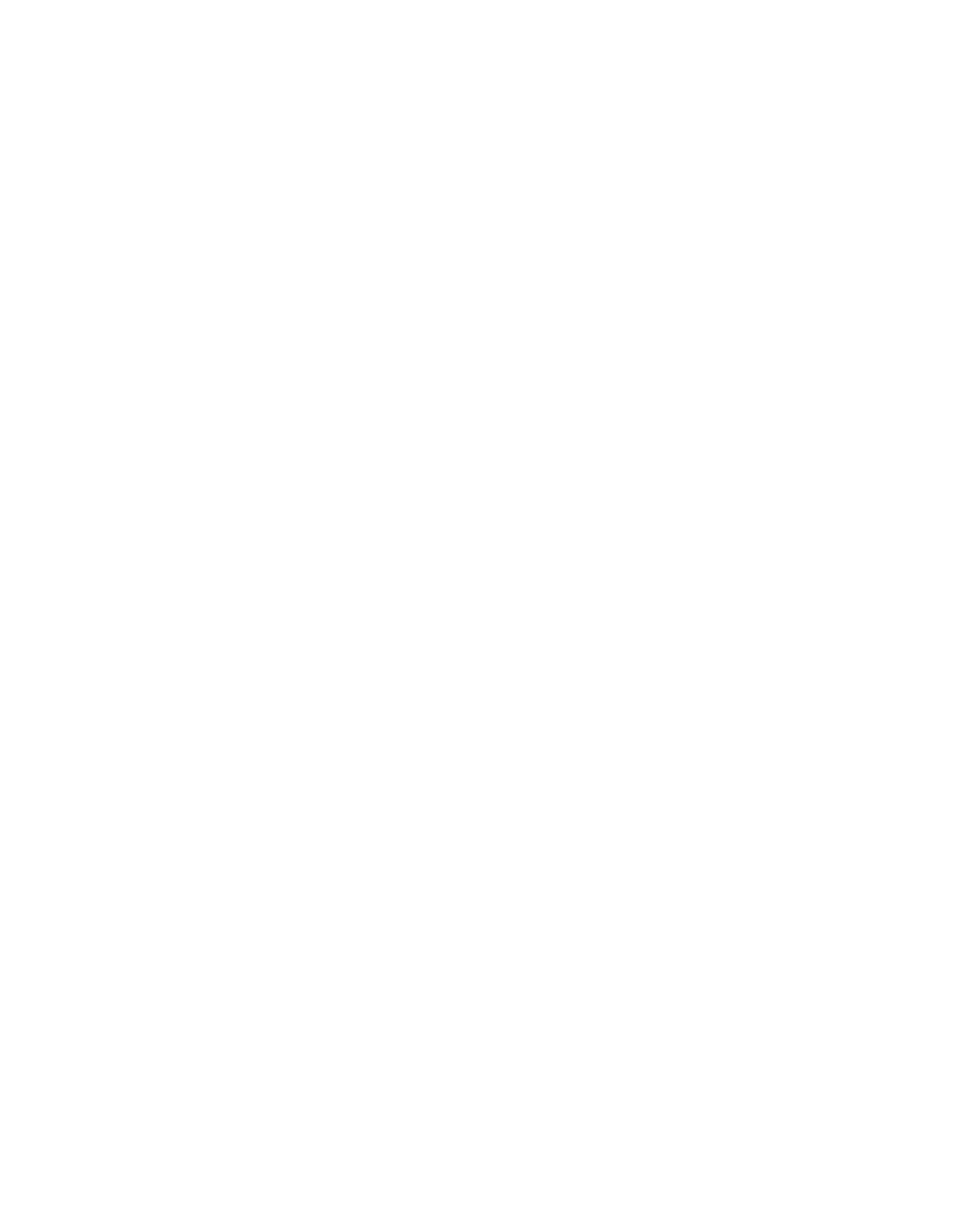#### **Proposed Substitute Senate Bill 5086 by the Senate Chair and Ranking Member 2017-19 Capital Budget and 2017 Supplemental Capital Budget**

| 2015-17 Captial Budget and Proposed 2017 Supplemental | <b>Debt Limit Bonds</b> | <b>Other Funds</b><br><b>Including</b><br><b>Certificates of</b><br><b>Participation</b> | <b>Total Funds</b> |
|-------------------------------------------------------|-------------------------|------------------------------------------------------------------------------------------|--------------------|
| 2015-17 Capital Budget                                |                         |                                                                                          |                    |
| 2015-17 Capital Budget                                | 2,333,920               | 1,760,830                                                                                | 4,094,750          |
| 2017 Supplemental Capital Budget                      | (870)                   | $\qquad \qquad \blacksquare$                                                             | (870)              |
| <b>Total Revised 2015-17 Capital Budget</b>           | 2,333,050               | 1,760,830                                                                                | 4,093,880          |
|                                                       |                         |                                                                                          |                    |

| <b>2017-19 Proposed Capital Budget</b>                   | <b>Debt Limit Bonds</b> | <b>Other Funds</b><br><b>Including</b><br><b>Certificates of</b><br><b>Participation</b> | <b>Total Funds</b> |
|----------------------------------------------------------|-------------------------|------------------------------------------------------------------------------------------|--------------------|
| 2017-19 Proposed Capital Budget<br><b>Appropriations</b> |                         |                                                                                          |                    |
| State Bonds Under New Bond Authorization                 | 2,532,128               |                                                                                          | 2,532,128          |
| <b>Other Funds</b>                                       |                         | 1,456,539                                                                                | 1,456,539          |
| Total 2017-19 Capital Budget New Appropriations          | 2,532,128               | 1,456,539                                                                                | 3,988,667          |

| <b>New 2017-19 Bond Authorization</b>           | 2,560,989 |  |
|-------------------------------------------------|-----------|--|
| <b>Bond Capacity Adjustments</b>                | 11,903    |  |
| <b>Total Bond Capacity</b>                      | 2,572,892 |  |
| <b>Total 2017-19 New Appropriations</b>         | 2,532,128 |  |
| 2017 Supplemental Capital Budget Approproations | (870)     |  |
| <b>Total Bond Appropriations</b>                | 2,531,258 |  |
| <b>Total Remaining for 2018 Supplemental</b>    | 41.634    |  |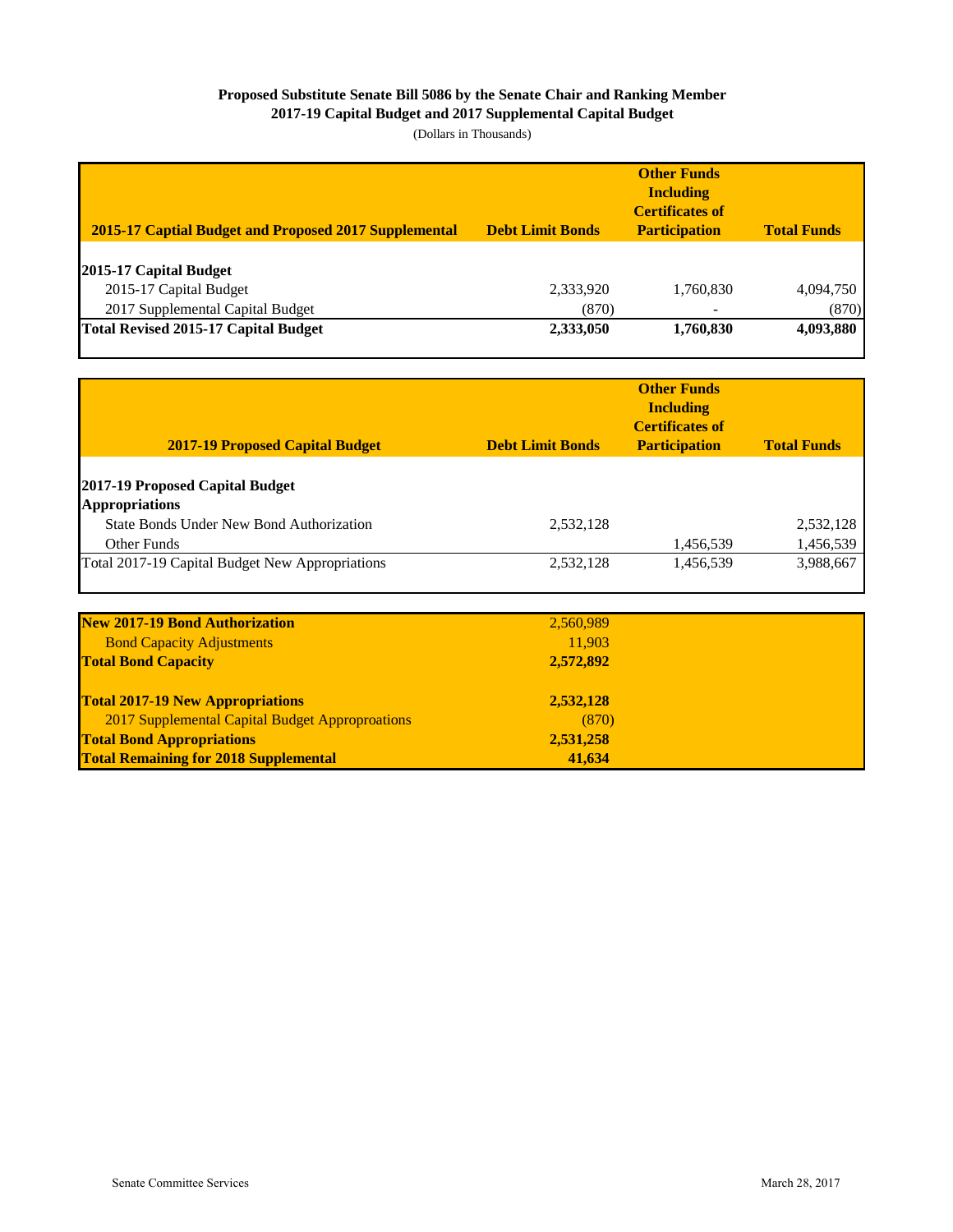# **SENATE PROPOSED 2017-19 CAPITAL BUDGET**

#### **Debt Limit, Bond Capacity and Total Appropriations**

#### **Debt Limit**

Washington State has a constitutional debt limit. The State Treasurer may not issue any bonds that would cause the debt service (principle and interest payments) on any new and existing bonds to exceed this limit. Under a constitutional amendment approved by the voters in 2012, the state debt limit is currently 8.25% of the average of the prior six years' general state revenues, defined as all unrestricted state tax revenues. This limit is reduced to 8.0% on July 1, 2034.

#### **Bond Capacity**

A model administered by the State Treasurer's Office is used to calculate the available bond capacity for the current budgeting period and for future borrowing. The model calculates the actual debt service on outstanding bonds and estimates future debt service based on certain assumptions including revenue growth, interest rates, rate of repayment, rate of bond issuance and other factors. For the 2017-19 biennium, projected bond capacity is \$2.56 billion. The bond capacity was \$2.31 billion in the 2017-19 biennium.

#### **Appropriations for 2017-19 and 2017 Supplemental Budget**

Proposed Substitute Senate Bill (PSSB) 5086 appropriates \$2.531 billion in bonds for the 2017-19 fiscal biennium and the 2017 Supplemental budget; this amount requires the passage of a new bond authorization bill (PSSB 5090).

\$41 million in bond capacity is reserved for a 2018 supplemental capital budget.

#### **Government Operations**

#### **Public Works Assistance Account Loans (\$97.1 million)**

\$97.1 million from the Public Works Assistance Account is provided for loans to 25 cities, counties, and special purpose districts for sewer, drinking water, solid waste, street, storm water and bridge projects.

#### **Drinking Water Loans (\$164 million)**

A total of \$164 million is provided for low-interest loans and grants publicly- and privatelyowned water systems.

#### **Economic Development Infrastructure (\$15 million)**

\$15 million is provided for loans and grants to be competitively awarded by the Community Economic Revitalization Board for projects that construct repair and acquire local public facilities to encourage business development and expansion in areas seeking economic growth.

#### **Affordable Housing Loans and Grants (\$99 million)**

\$99 million is provided for affordable housing projects, including \$85 million for grants and loans through the Housing Trust Fund and \$12 million for grants for 4 innovative housing projects.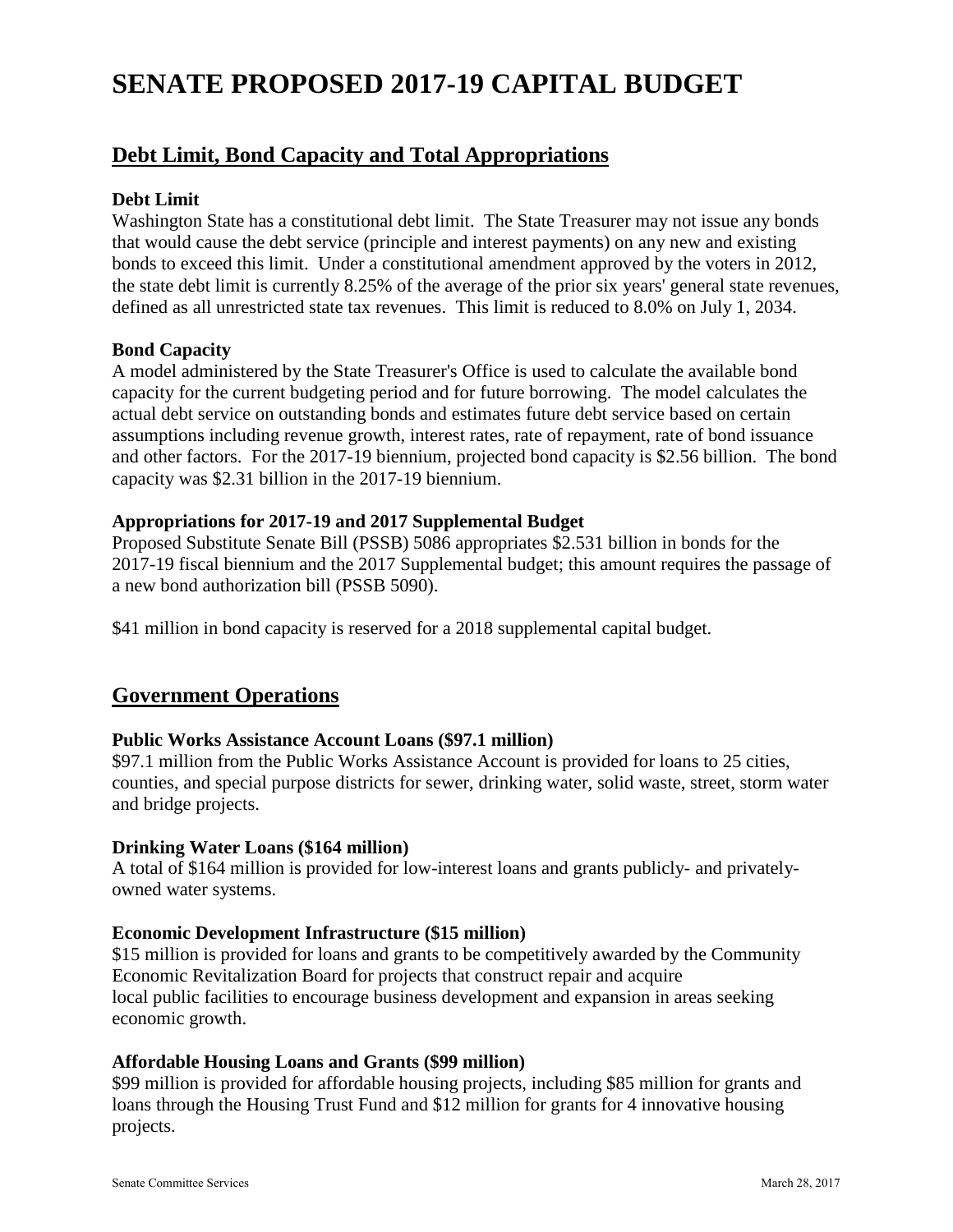#### **Local and Community Projects (\$149 million)**

Three competitive grant programs, Youth Recreational Facilities, Building Communities Fund and Building for the Arts, managed by the Department of Commerce received appropriations totaling \$34 million for 32 local capital projects.

An additional \$81.5 million is provided for the Department of Commerce to make grants to local governments and nonprofit organizations statewide for a broad range of 94 community-based projects.

\$16 million is provided for dental clinic capacity grants and dental residencies.

\$18 million is provided for early learning facility grants and loans

#### **Clean Energy, Energy Efficiency and Weatherization (\$40 million)**

The Department of Commerce will grant \$40 million for clean energy technology and energy efficiency programs. Among the items funding:

- \$30 million is provided to the Clean Energy program
- \$5 million is provided for energy efficiency and solar grants and
- \$5 million is for Weatherization Plus Health Matchmaker Program.

#### **Thurston County Readiness Center (\$42 million)**

The Military Department receives \$42 million for construction of a new Thurston County Readiness Center that will be used for the Pierce County and Thurston County National Guard.

#### **Human Services**

#### **Community- and Institution-Based Mental Health (\$51 million)**

For community-based mental health capacity, \$29 million is provided for the following projects:

- \$19 million is provided for the Department of Commerce to make grants for behavioral health community capacity, of which \$10.4 million is for 6 crisis walk-in or stabilization facilities, \$4 million is for two drug and alcohol detoxification facilities and \$4.6 million is for two enhanced service facilities.
- \$10 million is provided for the Department of Social and Health Services (DSHS) to negotiate contracts for private community inpatient psychiatric hospital beds.

In DSHS, institution-based mental health care is provided with \$12 million for Children's Longterm Inpatient Program (CLIP) capacity at the Child Study and Treatment Center and \$10 million for an acute mental health unit at Echo Glen Children's Center.

#### **Natural Resources**

#### **Water Quality (\$315 million)**

The Department of Ecology receives \$315 million to award grants and loans under an integrated approach to water quality financing:

- \$35 million is for the Centennial Clean Water Program
- \$220 million is for the Water Pollution Control Revolving Program
- \$60 million is for Stormwater Financial Assistance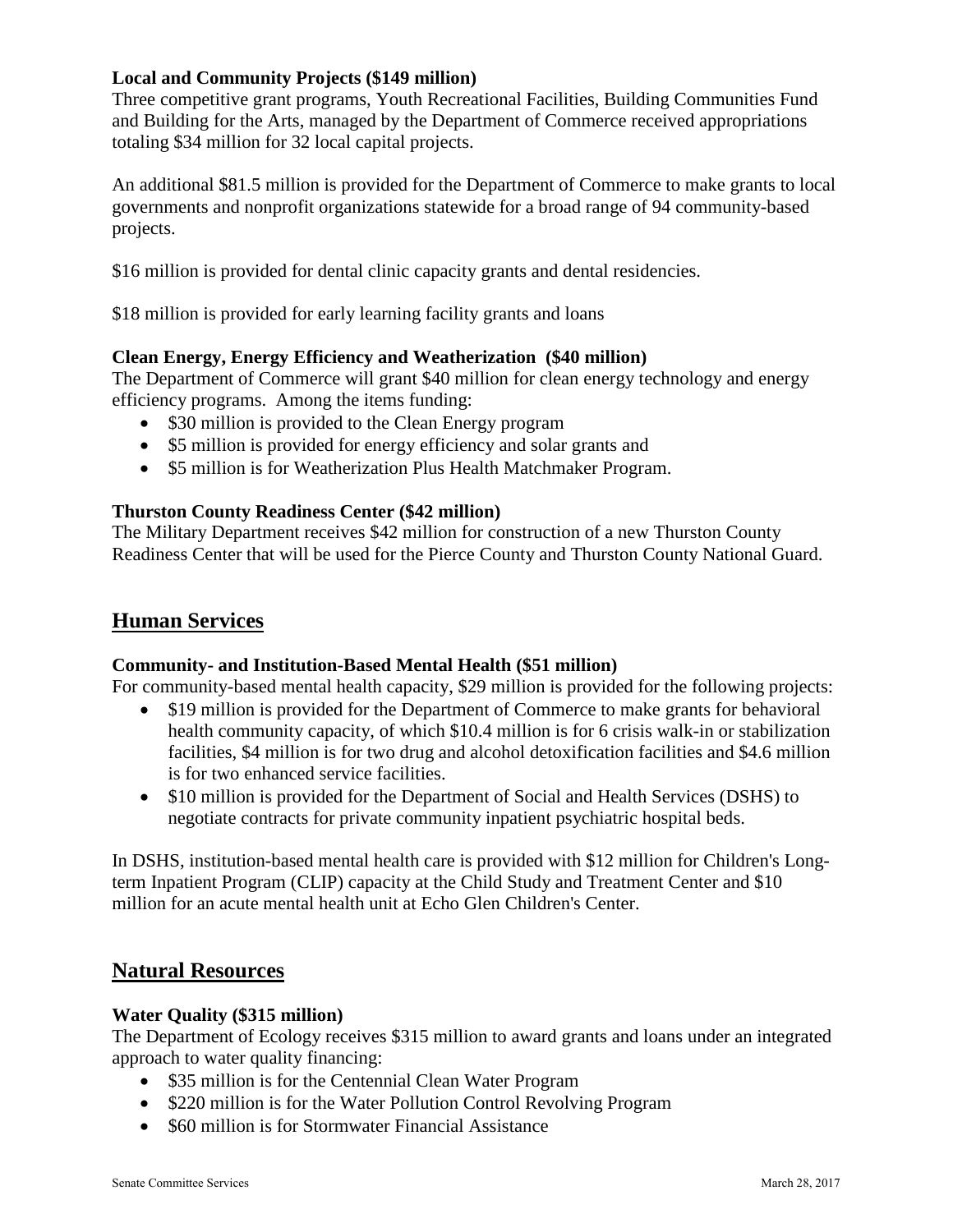#### **Water Supply (\$113 million)**

\$105 million is provided to the Department of Ecology for water supply and flood control, including:

- \$29 million is for the Columbia River Water Supply Development Program
- \$5 million is for Watershed Plan Implementation and Flow Achievement
- \$26 million is for the Yakima River Basin Water Supply
- \$52.5 million is for Catastrophic Flood Relief focused on the Chehalis River Basin

#### **Toxics Cleanup and Prevention (\$43 million)**

The budget provides \$43 million for toxics cleanup and prevention. Major investment include:

- \$15 million for ASARCO cleanup in Ruston and Everett
- \$8 million for Remedial Action Grants at 5 sites
- \$8 million for Clean Up Toxic Sites Puget Sound at 4 sites
- \$1 million Leaking Tank Model Remedies (19 sites)
- \$10 million for Coordinated Prevention Grants to counties
- \$1.5 million for Reducing Toxic Diesel and Woodstove Emissions

#### **State Parks**

State Parks receives \$53 million for preservation and facilities repair and renovation.

#### **Recreation, Conservation, Salmon Recovery and Habitat Protection (\$237 million)**

Funding is provide through the Recreation and Conservation Office (except where noted) for the following programs:

- \$80 million for the Washington Wildlife and Recreation Program
- \$30 million for Puget Sound Acquisition and Restoration
- \$70 million for the Salmon Recovery Funding Board programs
- \$12 million for the Washington Coastal Restoration Initiative
- \$10 million for Puget Sound Estuary and Salmon Restoration Program
- \$20 million for the Fish Barrier Removal Board
- \$15 million for Forest Hazard Reduction by the Department of Natural Resources

### **Higher Education**

The 2017-19 Capital budget includes \$857 million in total appropriations and alternative financing authority for higher education facilities, including \$493 million in general obligation bonds. Of the total spending authority, \$428 million is provided for community and technical college system and \$429 million for the 4-year institutions.

Major projects include:

- At the University of Washington: \$24 million for the Burke Museum, \$10 million for the Center for Advanced Materials and Clean Energy Research Test Beds, \$10 million for renovation of Parrington Hall, which houses to Evans School, \$10 million for renovation and addition of the Health Sciences Education-T-Wing, and \$15 million for the Population Health Sciences Building.
- At the Washington State University: \$23 million for the Global Animal Health Building and \$52 million for the Plant Sciences Building.
- \$60 million for the Interdisciplinary Science Center at the Eastern Washington University.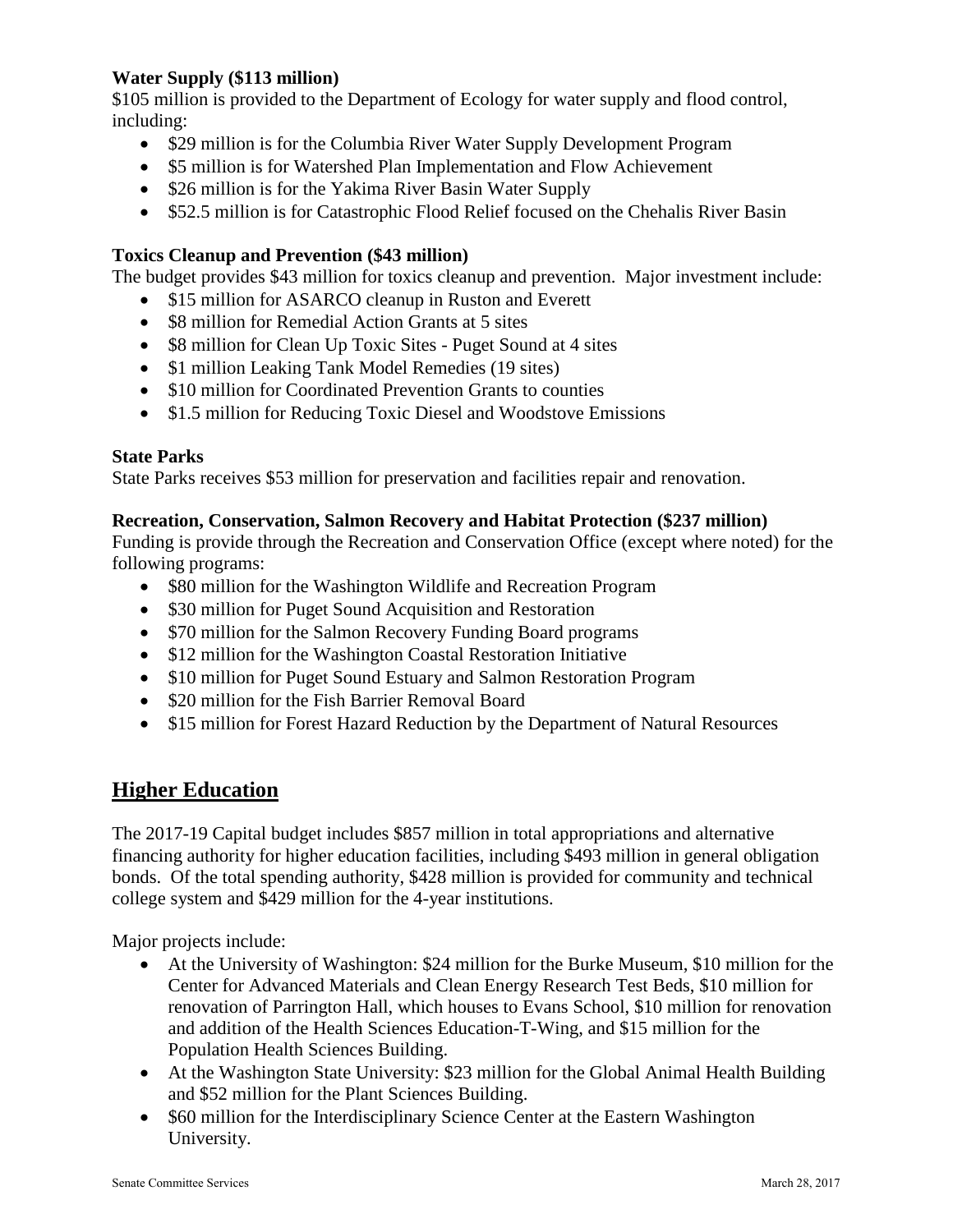- \$23 million for the Nutrition Science Building at the Central Washington University.
- At the community and technical colleges, major projects include:
	- o Big Bend: Professional-Technical Education Center: \$35 million
	- o Edmonds Community College: Science, Engineering and Technology Building: \$37 million
	- o Highline: Health and Life Sciences: \$23 million
	- o Spokane: Main Building South Wing Renovation: \$25 million
	- o Whatcom Community College: Learning Commons: \$34 million

The budget also funds building designs, which may enable funding of 6 major projects at the community and technical colleges in the 2019-21 capital budget.

## **K-12 Education**

At total of \$1.09 billion is appropriated for K-12 education facility construction, renovation or modernization. Major investments include:

- School Construction Assistance Program: \$779 million in state bonds and \$185 million from the Common School Construction Account.
- \$17.5 million for K-3 class size reduction grants
- \$40 million for grants to small, rural school districts
- \$23 million for grants to distressed schools
- \$26 million for Skill Centers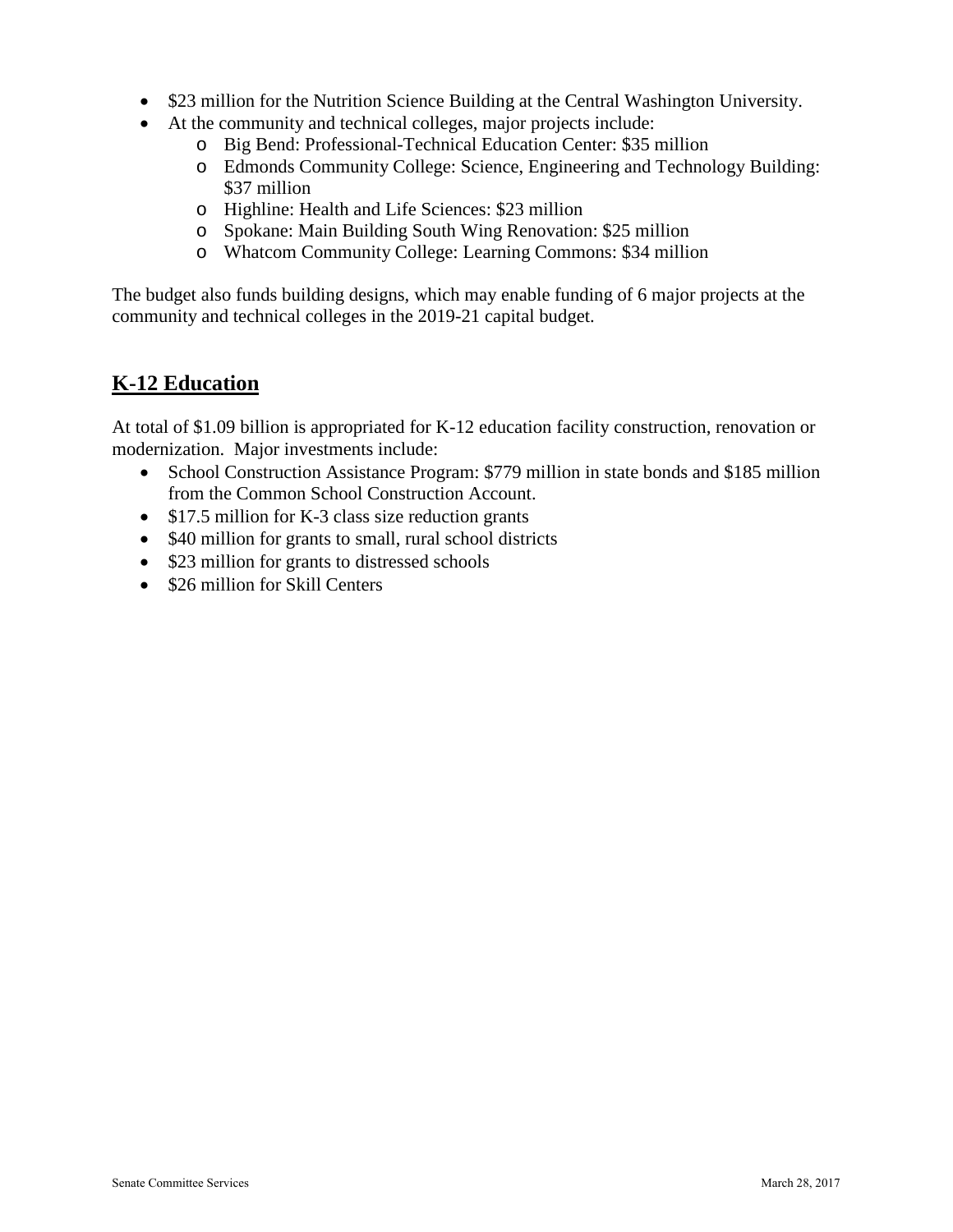#### **Senate Chair/Ranking Member Budget**

**\* Includes Alternative Finance Projects**

| <b>New Appropriations</b>                                    | <b>State Bonds</b> | <b>Total</b> |
|--------------------------------------------------------------|--------------------|--------------|
| <b>Governmental Operations</b>                               |                    |              |
| <b>Court of Appeals</b>                                      |                    |              |
| Division III Roof Replacement and Maintenance                | 262                | 262          |
| <b>Department of Commerce</b>                                |                    |              |
| 2017 Emergency Flood Response                                | 5,000              | 5,000        |
| 2017-19 Building Communities Fund Grant                      | 17,908             | 17,908       |
| 2017-19 Building for the Arts Grant Program                  | 8,725              | 8,725        |
| 2017-19 Housing Trust Fund Program                           | 95,000             | 96,572       |
| 2017-19 Youth Recreational Facilities Grant Program          | 6,907              | 6,907        |
| 2018 Local and Community Projects                            | 81,488             | 81,488       |
| Behavioral Health Community Capacity                         | 19,000             | 19,000       |
| Clean Energy Funds 3                                         | 23,000             | 30,000       |
| Community Economic Revitalization Board                      | 5,000              | 15,000       |
| <b>Dental Clinic Capacity Grants</b>                         | 16,000             | 16,000       |
| Early Learning Facility Grants                               | 18,000             | 18,000       |
| <b>Economic Opportunity Grants</b>                           | 0                  | 6,750        |
| Energy Efficiency and Solar Grants                           | 5,000              | 5,000        |
| Infill and Affordable Housing Development Assistance         | $\Omega$           | 1,609        |
| Low-Income Home Rehabilitation Revolving Loan Program        | 1,200              | 1,200        |
| <b>Public Works Assistance Account Construction Loans</b>    | 0                  | 97,103       |
| Weatherization Plus Health Matchmaker Program                | 5,000              | 5,000        |
| <b>Total</b>                                                 | 307,228            | 431,262      |
| <b>Office of Financial Management</b>                        |                    |              |
| <b>Emergency Repairs</b>                                     | 5,000              | 5,000        |
| Evaluation of Law Enforcement Training by Community Colleges | 300                | 300          |
| Higher Education and State Facility Financing Study          | 300                | 300          |
| OFM Capital Budget Staff                                     | 1,221              | 1,221        |
| Oversight of State Facilities                                | 0                  | 2,458        |
| <b>Total</b>                                                 | 6,821              | 9,279        |
| <b>Department of Enterprise Services</b>                     |                    |              |
| <b>Building Envelope Repairs</b>                             | 5,436              | 8,300        |
| Campus Physical Security & Safety Improvements               | 0                  | 1,936        |
| Capital Campus Utility Renewal Plan                          | $\mathbf{0}$       | 250          |
| Capitol Lake Long-Term Management Planning                   | 2,000              | 2,000        |
| East Plaza - Water Infiltration & Elevator Repairs<br>*      | 3,468              | 10,491       |
| <b>Elevator Modernization</b>                                | 0                  | 2,000        |
| Engineering & Architectural Services: Staffing               | 12,500             | 16,000       |
| Legislative Building Systems Rehabilitation                  | 0                  | 993          |
| Relocate Mural from GA to 1063                               | 275                | 275          |
| <b>Statewide Minor Works - Preservation Projects</b>         | 2,192              | 5,115        |
| Statewide Minor Works - Programmatic Projects                | 1,397              | 1,397        |
| Temple of Justice Building Systems Renewal & Update          | 0                  | 250          |
| <b>Transportation Building Preservation</b>                  | $\overline{0}$     | 3,982        |
| <b>Total</b>                                                 | 27,268             | 52,989       |
|                                                              |                    |              |
| <b>Washington State Patrol</b><br>∗                          |                    |              |
| Fire Training Academy Burn Building Replacement              | $\boldsymbol{0}$   | 7,450        |
| Fire Training Academy Stormwater Remediation                 | 0                  | 3,000        |
| <b>Total</b>                                                 | $\bf{0}$           | 10,450       |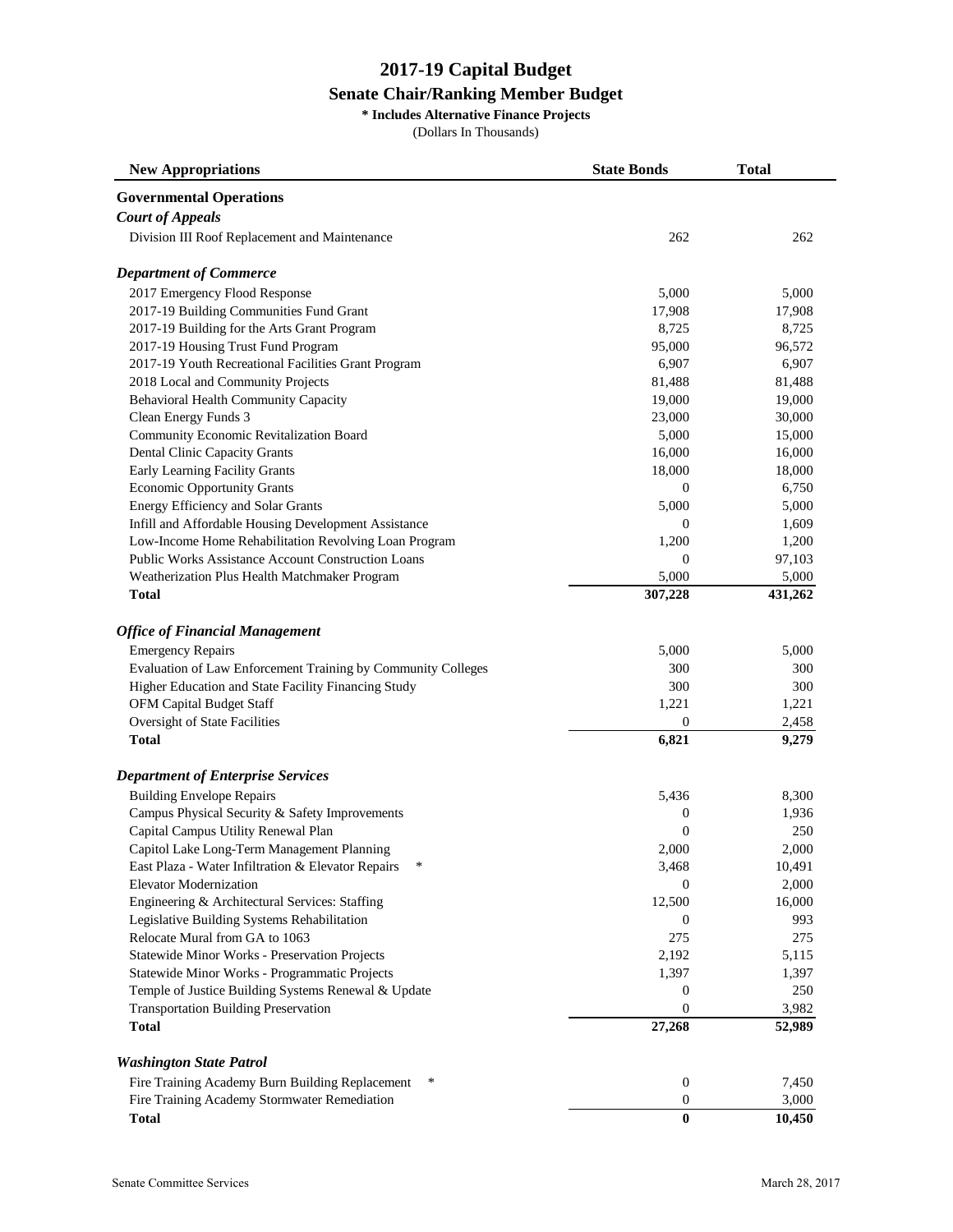#### **Senate Chair/Ranking Member Budget**

**\* Includes Alternative Finance Projects**

| <b>New Appropriations</b>                                         | <b>State Bonds</b> | Total   |
|-------------------------------------------------------------------|--------------------|---------|
|                                                                   |                    |         |
| <b>Military Department</b>                                        |                    |         |
| Minor Works Preservation 2017-19 Biennium                         | 1,821              | 5,597   |
| Minor Works Program 2017-19 Biennium                              | 1,661              | 11,832  |
| Thurston County Readiness Center                                  | 7,863              | 41,553  |
| Tri Cities Readiness Center - Land                                | 300                | 800     |
| <b>Total</b>                                                      | 11,645             | 59,782  |
| <b>Department of Archaeology &amp; Historic Preservation</b>      |                    |         |
| Heritage Barn Preservation Program                                | 515                | 515     |
| Historic Cemetery Grant Program                                   | 500                | 500     |
| Historic County Courthouse Grants Program                         | 1,137              | 1,137   |
| <b>Total</b>                                                      | 2,152              | 2,152   |
|                                                                   |                    |         |
| <b>Department of Transportation</b>                               |                    |         |
| <b>Aviation Revitalization Loans</b>                              | 5,000              | 5,000   |
| <b>Total Governmental Operations</b>                              | 360,376            | 571,176 |
|                                                                   |                    |         |
| <b>Human Services</b>                                             |                    |         |
| <b>WA State Criminal Justice Training Commission</b>              |                    |         |
| <b>Omnibus Minor Works</b>                                        | 740                | 740     |
|                                                                   |                    |         |
| <b>Department of Labor and Industries</b>                         |                    |         |
| Modernize Lab and Training Facility<br>∗                          | $\mathbf{0}$       | 12,700  |
| <b>Department of Social and Health Services</b>                   |                    |         |
| Child Study and Treatment Center: CLIP Capacity                   | 12,130             | 12,130  |
| DOC/DSHS McNeil Island-Infrastructure: Repairs and Upgrades       | 2,040              | 2,040   |
| DOC/DSHS McNeil Island-Infrastructure: Water System Replacement   | 2,508              | 2,508   |
| Eastern State Hospital: New Boiler Plant                          | 565                | 565     |
| Eastern State Hospital: Emergency Electrical System Upgrades      | 1,000              | 1,000   |
| Echo Glen Children's Center-Academic School                       | 800                | 800     |
| Echo Glen Children's Center-Activity Center: Renovation           | 500                | 500     |
| Echo Glen-Housing Unit: Acute Mental Health Unit                  | 9,520              | 9,520   |
| ESH and WSH-All Wards: Patient Safety Improvements                | 0                  | 2,500   |
| Fircrest School: Campus Master Plan & Rezone                      | $\overline{0}$     | 200     |
| Green Hill School-Campus: Security & Surveillance Upgrades        | 2,710              | 2,710   |
| Green Hill School-Recreation Building: Replacement                | 1,200              | 1,200   |
| Lakeland Village: Code Required Campus Infrastructure Upgrades    | 3,620              | 6,200   |
| Minor Works Preservation Projects: Statewide                      | 14,915             | 14,915  |
| Minor Works Program Projects: Statewide                           | 4,000              | 4,000   |
| Private Community Inpatient Psychiatric Hospital Beds             | 10,000             | 10,000  |
| Rainier School-Multiple Buildings: Roofing Replacement & Repairs  | 600                | 600     |
| Special Commitment Center-Campus: HVAC Units Replacement          | 1,600              | 1,600   |
| Special Commitment Center-Community Facilities: New Capacity      | 0                  | 500     |
| Special Commitment Center-King County SCTF: Expansion             | 2,570              | 2,570   |
| Special Commitment Center: Kitchen & Dining Room Upgrades         | 3,000              | 3,000   |
| Statewide-RA Community Facilities: Safety & Security Improvements | 0                  | 2,000   |
| Western State Hospital-Building 28: Treatment & Recovery Center   | 1,000              | 1,000   |
| Western State Hospital-Forensic Services: Roofing Replacement     | 1,955              | 1,955   |
| Western State Hospital-Multiple Buildings: Fire Suppression       | 1,000              | 1,000   |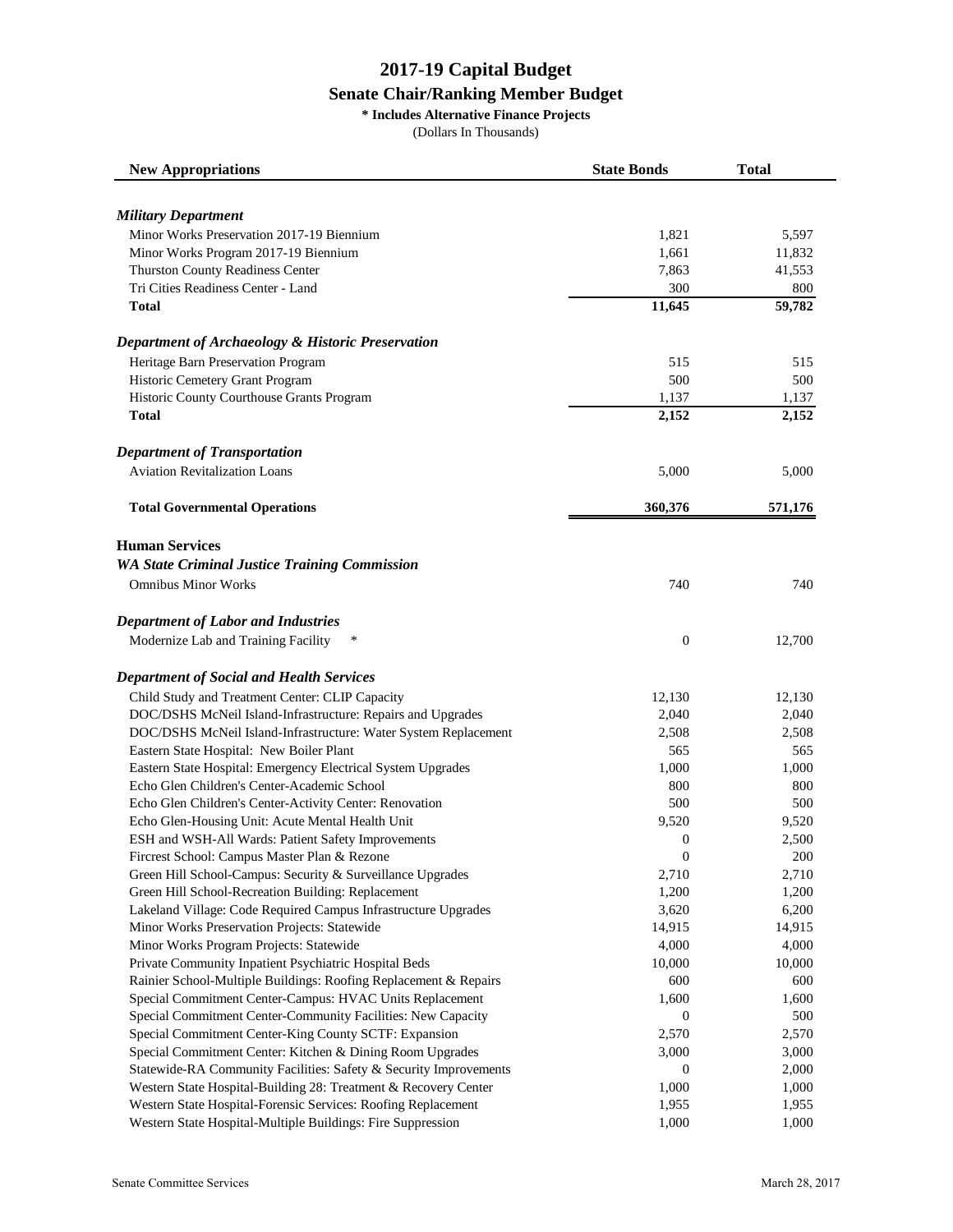#### **Senate Chair/Ranking Member Budget**

**\* Includes Alternative Finance Projects**

| <b>New Appropriations</b>                                       | <b>State Bonds</b> | Total            |
|-----------------------------------------------------------------|--------------------|------------------|
| Western State Hospital-Multiple Buildings: Windows Security     | 1,250              | 1,250            |
| Western State Hospital: Master Plan Update                      | 0                  | 400              |
| Western State Hospital: Wards Renovations for Forensic Services | 1,560              | 1,560            |
| <b>Total</b>                                                    | 80,043             | 88,223           |
| <b>Department of Health</b>                                     |                    |                  |
| Drinking Water Assistance Program                               | $\boldsymbol{0}$   | 32,000           |
| Drinking Water Assistance Program - State Match                 | 0                  | 10,000           |
| Drinking Water Construction Loans                               | $\Omega$           | 118,000          |
| Drinking Water System Repairs and Consolidation                 | 4,050              | 4,050            |
| Low-Level Radioactive Waste Site: Soil Acquisition              | $\mathbf{0}$       | 6,500            |
| Minor Works - Preservation                                      | 261                | 261              |
| Minor Works - Program                                           | 868                | 868              |
| New Central Boiler Plant                                        | 4,016              | 4,016            |
| Newborn Screening Wing Addition                                 | 2,510              | 2,510            |
| Othello Water Supply and Storage                                | 1,550              | 1,550            |
| Public Health Lab South Laboratory Addition                     | 2,850              |                  |
| Total                                                           | 16,105             | 2,850<br>182,605 |
|                                                                 |                    |                  |
| <b>Department of Veterans' Affairs</b>                          |                    |                  |
| Minor Works Facilities Preservation                             | 3,950              | 3,950            |
| Minor Works Program                                             | 670                | 670              |
| WSVC - Additional Internment Vaults and Roadway                 | 300                | 3,000            |
| Total                                                           | 4,920              | 7,620            |
| <b>Department of Corrections</b>                                |                    |                  |
| CBCC: Boiler Replacement                                        | 7,006              | 7,006            |
| CBCC: Access Road Culvert Replacement and Road Resurfacing      | 2,180              | 2,180            |
| CRCC Security Electronics Network Renovation                    | 8,458              | 8,458            |
| Minor Works - Preservation Projects                             | 10,909             | 10,909           |
| MLCC: 128 Bed Minimum Camp                                      | 4,341              | 4,341            |
| <b>SCCC: Replace Heat Exchangers</b>                            | 2,032              | 2,032            |
| Washington Corrections Center: Transformers and Switches        | 8,940              | 8,940            |
| WCC: Replace Roofs                                              | 2,270              | 2,270            |
| WSP: Program and Support Building                               | 8,685              | 8,685            |
| <b>Total</b>                                                    | 54,821             | 54,821           |
| <b>Employment Security Department</b>                           |                    |                  |
| <b>Building Systems Preservation</b>                            | 241                | 241              |
| <b>Total Human Services</b>                                     | 156,870            | 346,950          |
| <b>Natural Resources</b>                                        |                    |                  |
| <b>Department of Ecology</b>                                    |                    |                  |
| 2015-17 Restored Stormwater Financial Assistance                | 30,100             | 30,100           |
| 2017-19 Centennial Clean Water program                          | 35,000             | 35,000           |
| 2017-19 Remedial Action Grants                                  | 7,500              | 7,500            |
| 2017-19 Stormwater Financial Assistance Program                 | 30,000             | 30,000           |
| <b>ASARCO</b> Cleanup                                           | $\sigma$           | 15,000           |
| Catastrophic Flood Relief                                       | 42,500             | 52,500           |
| Clean Up Toxic Sites - Puget Sound                              | 7,682              | 7,682            |
| Columbia River Water Supply Development Program                 | 26,940             | 28,940           |
|                                                                 |                    |                  |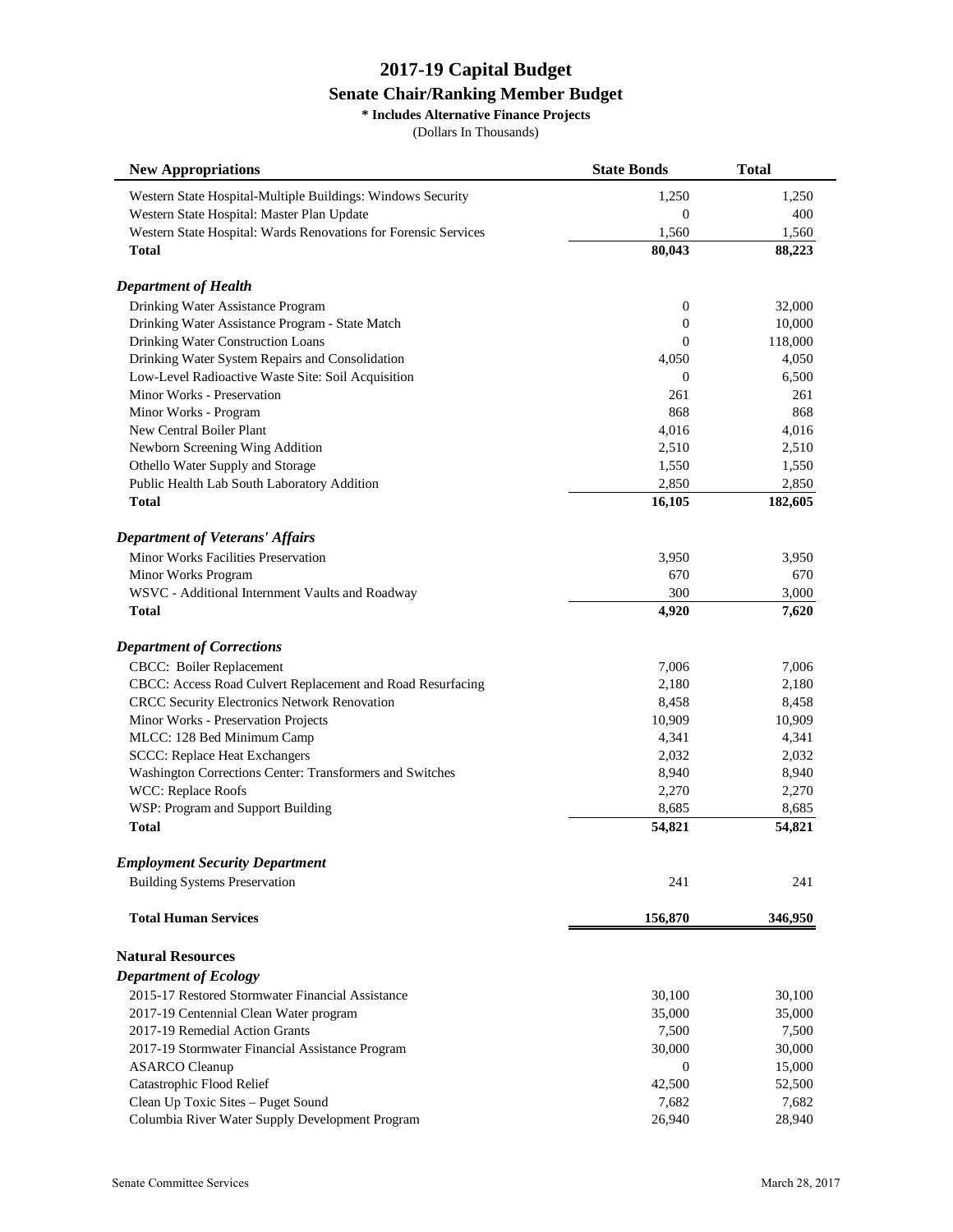#### **Senate Chair/Ranking Member Budget**

**\* Includes Alternative Finance Projects**

| <b>New Appropriations</b>                                         | <b>State Bonds</b> | <b>Total</b> |
|-------------------------------------------------------------------|--------------------|--------------|
| <b>Coordinated Prevention Grants</b>                              | 10,000             | 10,000       |
| Eastern Regional Office Improvements and Stormwater Treatment     | 1,920              | 1,920        |
| Floodplains by Design                                             | 20,338             | 20,338       |
| Lacey Headquarters Facility Preservation Projects                 | 635                | 635          |
| <b>Leaking Tank Model Remedies</b>                                | 1,106              | 1,106        |
| Reducing Toxic Diesel Emissions                                   | 500                | 500          |
| Reducing Toxic Woodstove Emissions                                | 1,000              | 1,000        |
| Sunnyside Valley Irrigation District Water Conservation           | 4,684              | 4,684        |
| Swift Creek Natural Asbestos Flood Control and Cleanup            | 5,500              | 5,500        |
| VW Settlement Funded Projects                                     | 0                  | 13,000       |
| Waste Tire Pile Cleanup and Prevention                            | $\mathbf{0}$       | 1,000        |
| Water Irrigation Efficiencies Program                             | 4,000              | 4,000        |
| Water Pollution Control Revolving Program                         | 0                  | 210,000      |
| <b>Water Pollution Control State Match</b>                        | $\boldsymbol{0}$   | 10,000       |
| Watershed Plan Implementation and Flow Achievement                | 5,000              | 5,000        |
| Yakima River Basin Water Supply                                   | 26,435             | 26,435       |
| Total                                                             | 260,840            | 521,840      |
|                                                                   |                    |              |
| <b>Washington Pollution Liability Insurance Program</b>           |                    |              |
| Underground Storage Tank Capital Financial Assistance Program     | $\boldsymbol{0}$   | 20,000       |
| <b>State Parks and Recreation Commission</b>                      |                    |              |
| Cape Disappointment North Head Buildings and Ground Improvements  | 2,695              | 2,695        |
| Clean Vessel Boating Pump-Out Grants                              | $\mathbf{0}$       | 2,600        |
| Dash Point - Replace Bridge (Pedestrian)                          | 582                | 582          |
| Federal Grant Authority                                           | $\overline{0}$     | 750          |
| Field Spring Replace Failed Sewage Syst & Non-ADA Comfort Station | 1,167              | 1,167        |
| Fort Casey - Lighthouse Historic Preservation                     | 217                | 217          |
| Fort Flagler - WW1 Historic Facilities Preservation               | 3,386              | 3,386        |
| Fort Simcoe - Historic Officers Quarters Renovation               | 292                | 292          |
| Fort Worden - Replace Failing Sewer Lines                         | 2,320              | 2,320        |
| Goldendale Observatory - Expansion                                | 2,250              | 2,250        |
| Kopachuck Day Use Development                                     | 5,619              | 5,619        |
| Lake Chelan State Park Moorage Dock Pile Replacement              | 1,596              | 1,596        |
| Lake Sammamish Sunset Beach Picnic Area                           | 2,760              | 2,760        |
| <b>Local Grant Authority</b>                                      | $\mathbf{0}$       | 2,000        |
| Marine facilities - Various Locations Moorage Float Replacement   | 569                | 569          |
| Minor Works - Facilities and Infrastructure                       | 4,091              | 4,091        |
| Minor Works - Health and Safety                                   | 1,049              | 1,049        |
| Minor Works - Program                                             | 1,845              | 1,845        |
| Moran Summit Learning Center - Interpretive Facility              | 1,015              | 1,015        |
| Mount Spokane - Maintenance Facility Relocation from Harms Way    | 2,124              | 2,124        |
| Ocean City - Replace Non-Compliant Comfort Stations               | 1,606              | 1,606        |
| Palouse Falls Day Use Area Renovation                             | 220                | 220          |
| Penrose Point Sewer Improvements                                  | 450                | 450          |
| St Edward State Park Environmental Learning Center                | 75                 | 75           |
| Statewide - Depression Era Structures Restoration Assessment      | 1,151              | 1,151        |
| Statewide - Improve Camp Host Sites                               | 1,000              | 1,000        |
| <b>Statewide Cabins</b>                                           | 3,200              | 3,200        |
| Statewide Electrical System Renovation                            | 750                | 750          |
| Statewide Facility & Infrastructure Backlog Reduction             | 4,500              | 4,500        |
| <b>Statewide New Park</b>                                         | 313                | 313          |
|                                                                   |                    |              |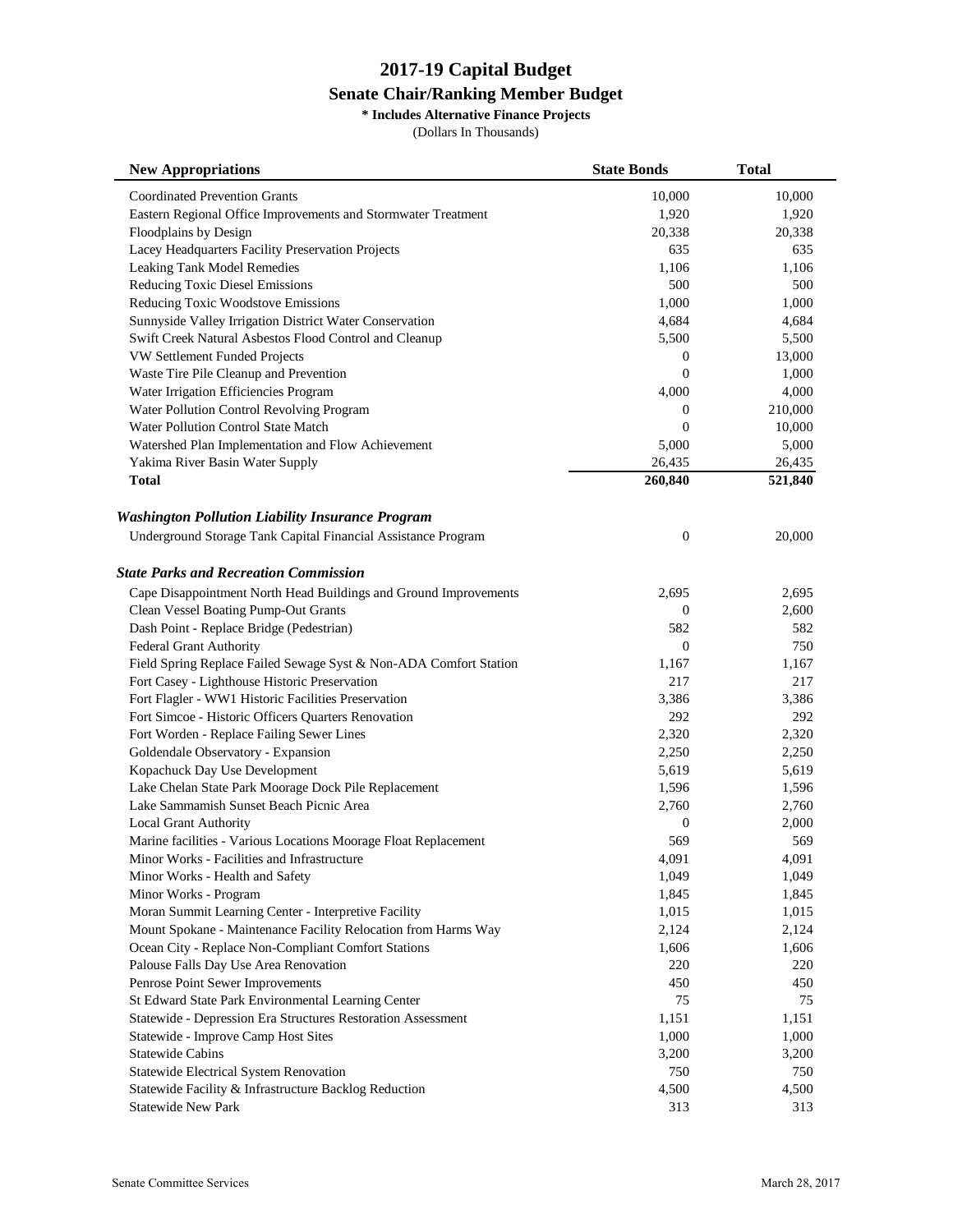#### **Senate Chair/Ranking Member Budget**

**\* Includes Alternative Finance Projects**

(Dollars In Thousands)

| <b>New Appropriations</b>                                    | <b>State Bonds</b> | Total   |
|--------------------------------------------------------------|--------------------|---------|
| Statewide Septic System Renovation                           | 250                | 250     |
| Statewide Water System Renovation                            | 500                | 500     |
| Steptoe Butte Road Improvements                              | 466                | 466     |
| <b>Total</b>                                                 | 48,058             | 53,408  |
| <b>Recreation and Conservation Funding Board</b>             |                    |         |
| 2017-19 Washington Wildlife Recreation Grants                | 80,000             | 80,000  |
| <b>Aquatic Lands Enhancement Account</b>                     | $\mathbf{0}$       | 1,000   |
| <b>Boating Facilities Program</b>                            | $\boldsymbol{0}$   | 17,175  |
| <b>Boating Infrastructure Grants</b>                         | $\overline{0}$     | 2,200   |
| Family Forest Fish Passage Program                           | 5,000              | 5,000   |
| Firearms and Archery Range Recreation                        | $\mathbf{0}$       | 813     |
| Fish Barrier Removal Board                                   | 19,747             | 19,747  |
| Land and Water Conservation                                  | $\mathbf{0}$       | 4,000   |
| Nonhighway Off-Road Vehicle Activities                       | $\overline{0}$     | 13,195  |
| Public Lands Inventory Update                                | 230                | 230     |
| Puget Sound Acquisition and Restoration                      | 30,000             | 30,000  |
| Puget Sound Estuary and Salmon Restoration Program           | 10,000             | 10,000  |
| <b>Recreational Trails Program</b>                           | $\mathbf{0}$       | 5,000   |
| Salmon Recovery Funding Board Programs                       | 20,000             | 70,000  |
| Washington Coastal Restoration Initiative                    | 12,500             | 12,500  |
| Youth Athletic Facilities                                    | 4,077              | 4,077   |
| Total                                                        | 181,554            | 274,937 |
| <b>State Conservation Commission</b>                         |                    |         |
| <b>CREP PIP Loan Program</b>                                 | $\mathbf{0}$       | 50      |
| <b>CREP Riparian Contract Funding</b>                        | 2,300              | 2,300   |
| CREP Riparian Cost Share - State Match                       | 3,500              | 3,500   |
| Dairy Distillation Grants                                    | 4,000              | 4,000   |
| Improve Shellfish Growing Areas                              | 4,000              | 4,000   |
| Match for Federal RCPP Program                               | 1,000              | 21,000  |
| Natural Resources Investment for the Economy and Environment | 4,000              | 5,000   |
| <b>Total</b>                                                 | 18,800             | 39,850  |
| Department of Fish and Wildlife                              |                    |         |
| Clarks Creek Hatchery Rebuild                                | 5,000              | 5,000   |
| Cooperative Elk Damage Fencing                               | 1,200              | 1,200   |
| Dungeness Hatchery - Replace Main Intake                     | 3,536              | 3,536   |
| Eells Spring Hatchery Renovation                             | 8,810              | 8,810   |
| Hoodsport Hatchery Adult Pond Renovation                     | 4,756              | 4,756   |
| Migratory Waterfowl Habitat                                  | 0                  | 600     |
| Minor Works - Programmatic                                   | 2,995              | 2,995   |
| Minor Works Preservation                                     | 12,555             | 12,555  |
| Minter Hatchery Intakes                                      | 6,500              | 6,500   |
| Mitigation Projects and Dedicated Funding                    | $\boldsymbol{0}$   | 13,500  |
| Naselle Hatchery Renovation                                  | 8,000              | 8,000   |
| Samish Hatchery Intakes                                      | 4,897              | 4,897   |
| Wallace River Hatchery - Replace Intakes and Ponds           | 2,001              | 2,001   |
| Wooten Wildlife Area Improve Flood Plain                     | 1,000              | 1,500   |
| <b>Total</b>                                                 | 61,250             | 75,850  |

#### *Department of Natural Resources*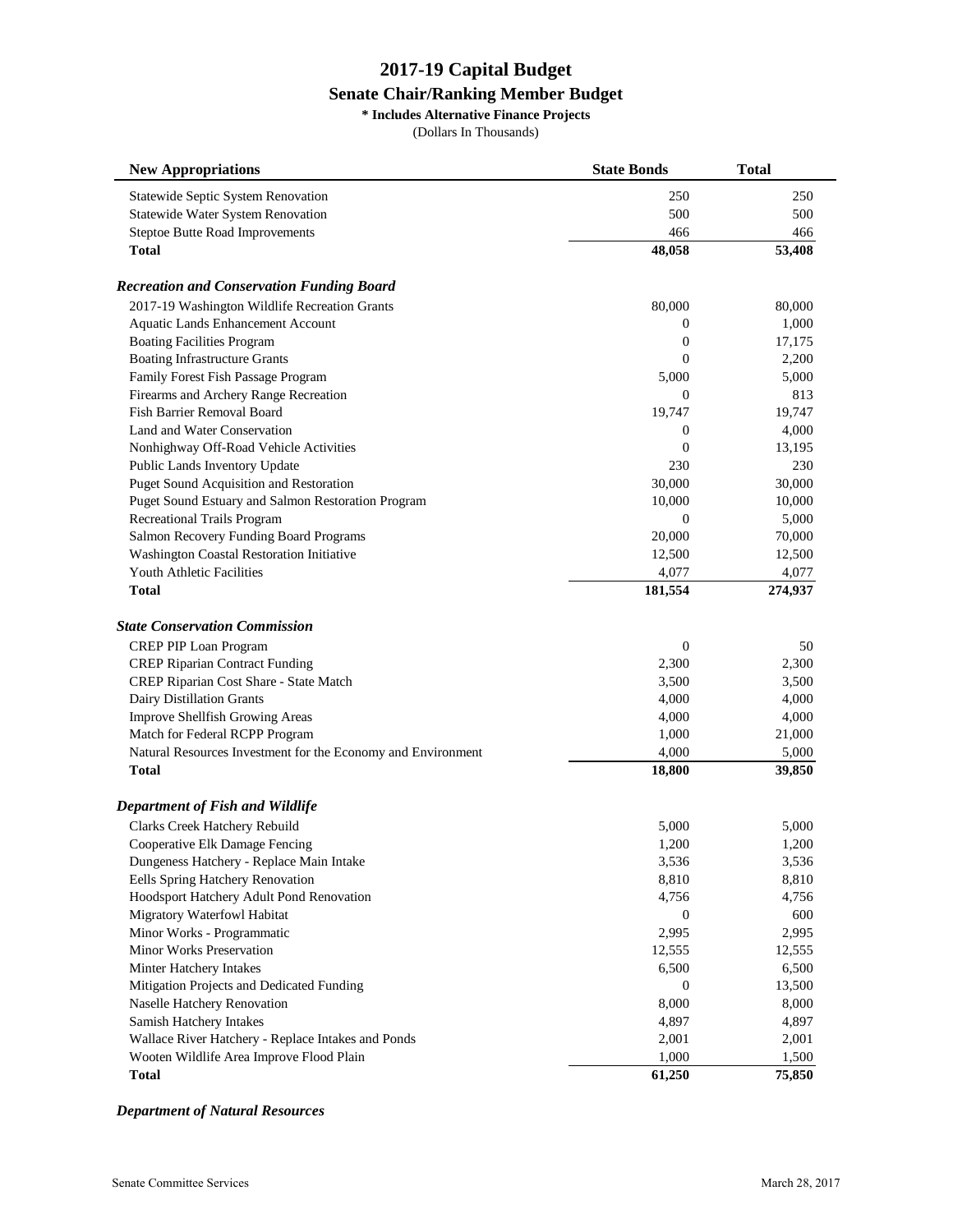#### **Senate Chair/Ranking Member Budget**

**\* Includes Alternative Finance Projects**

| <b>New Appropriations</b>                                      | <b>State Bonds</b> | Total     |
|----------------------------------------------------------------|--------------------|-----------|
| 2017-19 Minor Works Programmatic                               | 1,770              | 1,770     |
| 2017-2019 Minor Works Preservation                             | 5,000              | 5,000     |
| <b>Chehalis Administration Renovation</b>                      | 226                | 226       |
| <b>Colville Consolidation Remodel</b>                          | 210                | 210       |
| Fire Communications Base Stations & Mountain Top Repeaters     | 1,320              | 1,320     |
| <b>Forest Hazard Reduction</b>                                 | 15,000             | 15,000    |
| <b>Forest Legacy</b>                                           | $\overline{0}$     | 15,000    |
| Forestry Riparian Easement Program (FREP)                      | 3,500              | 3,500     |
| <b>Land Acquisition Grants</b>                                 | $\overline{0}$     | 5,000     |
| Natural Areas Facilities Preservation and Access               | 2,000              | 2,000     |
| Olympic Region HQ Stormwater and Paving                        | 240                | 240       |
| <b>Puget SoundCorps</b>                                        | 5,000              | 5,000     |
| Rivers and Habitat Open Space Program (RHOSP)                  | 1,000              | 1,000     |
| Road Maintenance and Abandonment Plan (RMAP)                   | 2,302              | 2,302     |
| <b>State Forest Land Replacement</b>                           | 3,000              | 3,000     |
| <b>Sustainable Recreation</b>                                  | 2,500              | 2,500     |
| Teanaway Working Forest                                        | 1,481              | 1,481     |
| <b>Trust Land Replacement</b>                                  | $\mathbf{0}$       | 61,000    |
| <b>Total</b>                                                   | 44,549             | 125,549   |
| <b>Department of Agriculture</b>                               |                    |           |
| Grants To Improve Safety And Access At Fairs                   | 2,000              | 2,000     |
| <b>Total Natural Resources</b>                                 | 617,051            | 1,113,434 |
| <b>Higher Education</b>                                        |                    |           |
| <b>University of Washington</b>                                |                    |           |
| 2017-19 Minor Works - Preservation                             | 0                  | 44,975    |
| <b>Burke Museum</b>                                            | 24,200             | 24,200    |
| College of Engineering Interdisciplinary Ed./Research Center I | 1,000              | 1,000     |
| Ctr for Advanced Materials and Clean Energy Research Test Beds | 10,000             | 10,000    |
| Evans School - Parrington Hall Renovation                      | 10,000             | 10,000    |
| Health Sciences Education - T-Wing Renovation/Addition         | 10,000             | 10,000    |
| Population Health Sciences Building                            | 15,000             | 15,000    |
| Preventive Facility Maintenance and Building System            | 0                  | 25,825    |
| UW Major Infrastructure                                        | 10,000             | 10,000    |
| <b>UW</b> Tacoma                                               | 500                | 500       |
| UW Tacoma Campus Soil Remediation                              | $\boldsymbol{0}$   | 1,000     |
| Total                                                          | 80,700             | 152,500   |
| <b>Washington State University</b>                             |                    |           |
| 2017-19 Minor Works - Preservation (MCR)                       | $\overline{0}$     | 22,295    |
| Global Animal Health Building                                  | 23,000             | 23,000    |
| Preventive Facility Maintenance and Building System            | 0                  | 10,115    |
| WSU Pullman - Plant Sciences Building (REC#5)                  | 52,000             | 52,000    |
| WSU Tri-Cities - Academic Building                             | 3,000              | 3,000     |
| WSU Vancouver - Life Sciences Building                         | 0                  | 500       |
| <b>Total</b>                                                   | 78,000             | 110,910   |
| <b>Eastern Washington University</b>                           |                    |           |
| <b>Engineering Building</b>                                    | 345                | 345       |
| Interdisciplinary Science Center                               | 60,000             | 60,000    |
|                                                                |                    |           |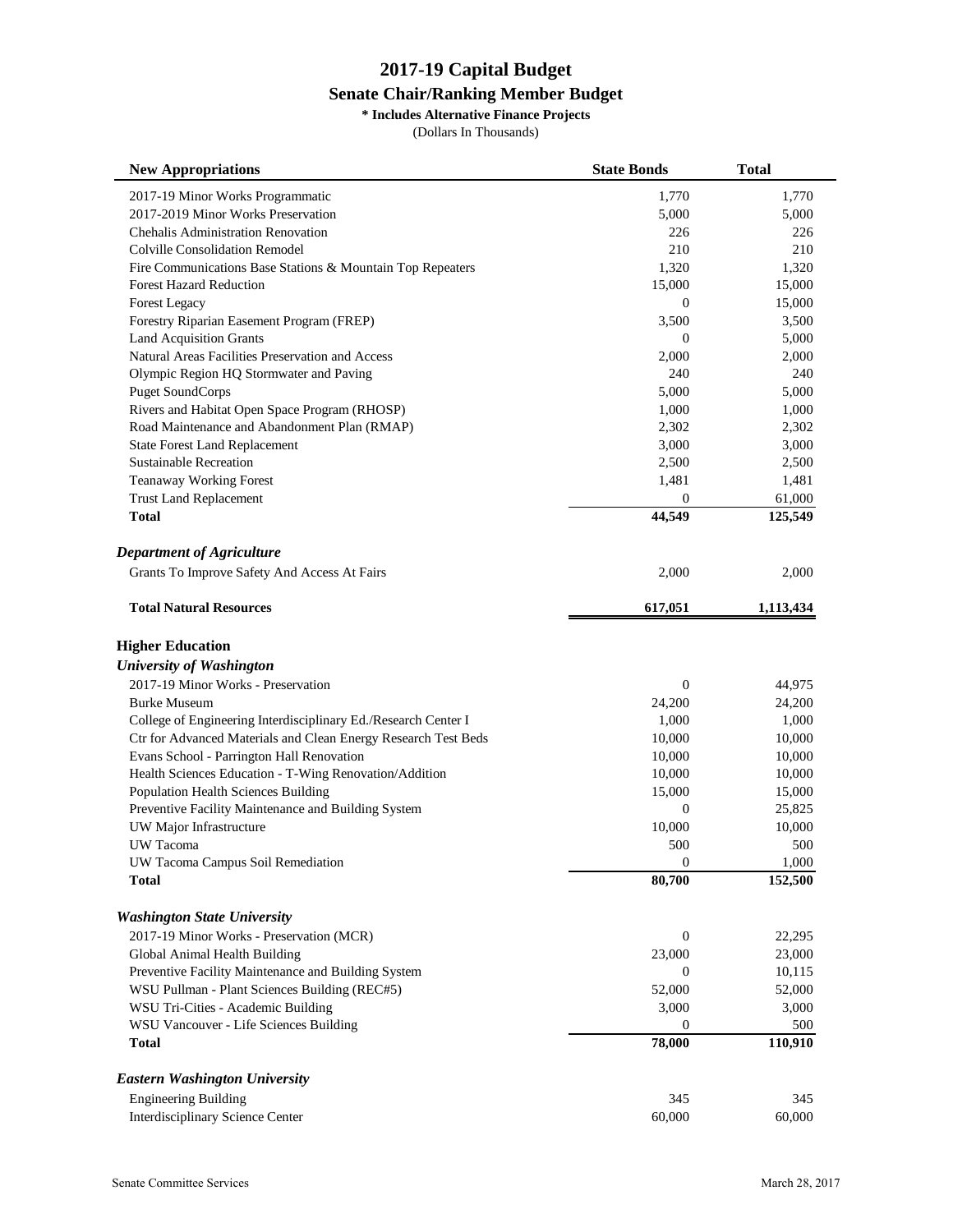#### **Senate Chair/Ranking Member Budget**

**\* Includes Alternative Finance Projects**

| <b>New Appropriations</b>                                             | <b>State Bonds</b> | Total  |
|-----------------------------------------------------------------------|--------------------|--------|
| Minor Works - Facility Preservation                                   | 5,000              | 9,100  |
| Minor Works - Program                                                 | 0                  | 3,900  |
| Preventative Maintenance/Backlog Reduction                            | $\boldsymbol{0}$   | 2,217  |
| <b>Total</b>                                                          | 65,345             | 75,562 |
| <b>Central Washington University</b>                                  |                    |        |
| <b>Minor Works Preservation</b>                                       | 5,380              | 10,395 |
| Minor Works Program                                                   | $\mathbf{0}$       | 2,450  |
| Nutrition Science                                                     | 23,000             | 23,000 |
| Preventive Facility Maintenance and Building System                   | $\overline{0}$     | 2,422  |
| <b>Total</b>                                                          | 28,380             | 38,267 |
| <b>The Evergreen State College</b>                                    |                    |        |
| Critical Power, Safety, and Security Systems                          | 11,000             | 11,000 |
| <b>Facilities Preservation</b>                                        | 5,625              | 11,430 |
| Minor Works Program                                                   | $\overline{0}$     | 1,420  |
| Preventive Facility Maintenance and Building System Repairs           | $\overline{0}$     | 830    |
| Total                                                                 | 16,625             | 24,680 |
| <b>Western Washington University</b>                                  |                    |        |
| 2017-19 Classroom & Lab Upgrades                                      | 6,180              | 6,650  |
| <b>Access Control Security Upgrades</b>                               | 427                | 1,500  |
| Elevator Preservation Safety and ADA Upgrades                         | 0                  | 3,188  |
| Minor Works - Preservation                                            | 4,998              | 6,179  |
| Preventive Facility Maintenance and Building System                   | $\boldsymbol{0}$   | 3,614  |
| Sciences Building Addition & Renovation                               | 6,000              | 6,000  |
| Total                                                                 | 17,605             | 27,131 |
| <b>Community &amp; Technical College System</b>                       |                    |        |
| Bates: Medical Mile Health Science Center                             | 3,150              | 3,150  |
| Big Bend: Professional-Technical Education Center                     | 35,063             | 35,063 |
| ∗<br><b>Clark: Student Recreation Center</b>                          | 0                  | 35,000 |
| Clover Park: Center for Advanced Manufacturing Technologies<br>$\ast$ | 0                  | 33,290 |
| COP for Cascadia Parking Structure<br>∗                               | $\overline{0}$     | 29,500 |
| COP for Renton Land Acquisition                                       | $\overline{0}$     | 2,000  |
| COP for South Seattle Student Wellness and Fitness Center             | $\overline{0}$     | 10,000 |
| Edmonds Community College: Science, Engineering, Technology Bldg      | 37,757             | 37,757 |
| <b>Facility Repairs</b>                                               | 5,861              | 31,319 |
| Highline: Health and Life Sciences                                    | 23,372             | 23,372 |
| Lower Columbia College Main Building Renovation<br>∗                  | 0                  | 3,000  |
| Minor Works - Preservation                                            | 0                  | 21,309 |
| Minor Works - Program                                                 | 25,000             | 25,000 |
| Olympic: Shop Building Renovation                                     | 929                | 929    |
| Pierce Fort Steilacoom: Cascade Building Renovation - Phase 3         | 3,438              | 3,438  |
| Preventive Facility Maintenance and Building System Repairs           | 0                  | 22,800 |
| Roof Repairs                                                          | $\overline{0}$     | 8,433  |
| Shoreline: Allied Health, Science & Manufacturing Replacement         | 3,546              | 3,546  |
| Shoreline: Financing Agreement for Student Housing                    | $\mathbf{0}$       | 31,100 |
| <b>Site Repairs</b>                                                   | 4,166              | 4,166  |
| South Seattle: Automotive Technology Renovation and Expansion         | 2,241              | 2,241  |
| Spokane: Main Building South Wing Renovation                          | 24,919             | 24,919 |
| Wenatchee Valley: Wells Hall Replacement                              | 2,772              | 2,772  |
|                                                                       |                    |        |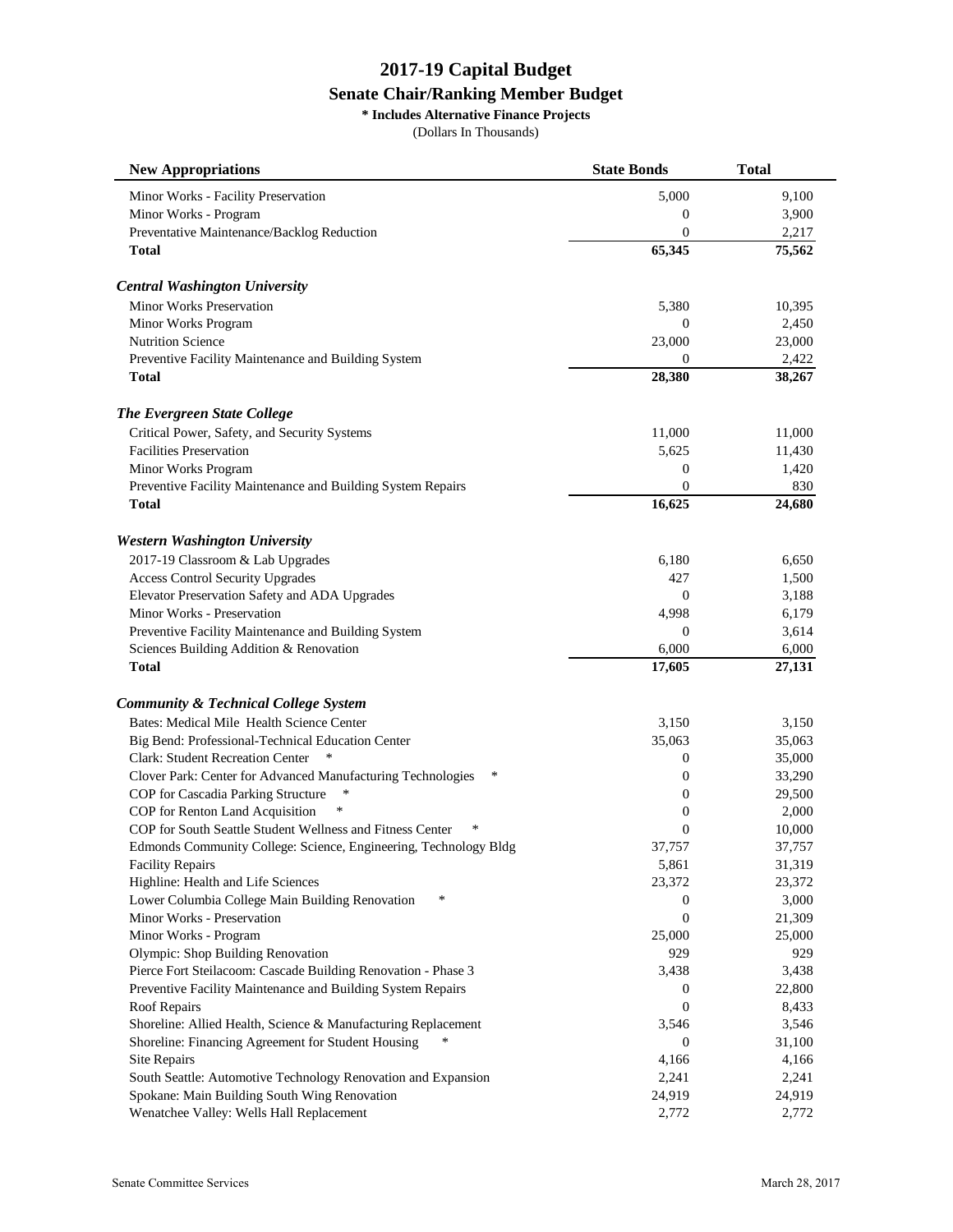#### **Senate Chair/Ranking Member Budget**

**\* Includes Alternative Finance Projects**

| <b>New Appropriations</b>                                         | <b>State Bonds</b> | <b>Total</b> |
|-------------------------------------------------------------------|--------------------|--------------|
| <b>Whatcom Community College: Learning Commons</b>                | 33,960             | 33,960       |
| <b>Total</b>                                                      | 206,174            | 428,064      |
| <b>Total Higher Education</b>                                     | 492,829            | 857,114      |
| <b>Other Education</b>                                            |                    |              |
| <b>Public Schools</b>                                             |                    |              |
| 2017-19 K-3 Class Size Reduction Grants                           | 17,500             | 17,500       |
| 2017-19 School Construction Assistance Program                    | 779,104            | 964,880      |
| Agricultural Science in Schools Grant to FFA Foundation           | 1,750              | 1,750        |
| Capital Program Administration                                    | $\mathbf{0}$       | 4,656        |
| Cascadia Tech Academy - Building 100 Modernization                | 7,327              | 11,886       |
| Distressed Schools                                                | 22,300             | 22,300       |
| Emergency Repairs and Equal Access Grants for K-12 Public Schools | 6,000              | 6,000        |
| Everett Pathways to Medical Education                             | 2,000              | 2,000        |
| Healthy Kids / Healthy Schools                                    | 3,000              | 3,000        |
| Skill Centers - Minor Works                                       | 3,000              | 3,000        |
| <b>Small Rural District Modernization Grants</b>                  | 40,000             | 40,000       |
| Tri-Tech Skill Center - Core Growth                               | 10,807             | 10,807       |
| West Sound Technical Skill Center Modernization                   | 185                | 185          |
| <b>Total</b>                                                      | 892,973            | 1,087,964    |
| <b>State School for the Blind</b>                                 |                    |              |
| 2017-19 Campus Preservation                                       | 570                | 570          |
| Independent Living Skills Center                                  | 50                 | 50           |
| <b>Total</b>                                                      | 620                | 620          |
| <b>Center for Childhood Deafness &amp; Hearing Loss</b>           |                    |              |
| <b>CDHL Minor Public Works FY17-19</b>                            | 1,218              | 1,218        |
| <b>Washington State Historical Society</b>                        |                    |              |
| Heritage Capital Grants Projects                                  | 5,000              | 5,000        |
| Minor Works - Preservation                                        | 4,346              | 4,346        |
| <b>Strategic Facility Master Plan</b>                             | 75                 | 75           |
| <b>Total</b>                                                      | 9,421              | 9,421        |
| <b>Eastern Washington State Historical Society</b>                |                    |              |
| Minor Works - Preservation                                        | 770                | 770          |
| <b>Total Other Education</b>                                      | 905,002            | 1,099,993    |
| <b>Statewide Total</b>                                            | 2,532,128          | 3,988,667    |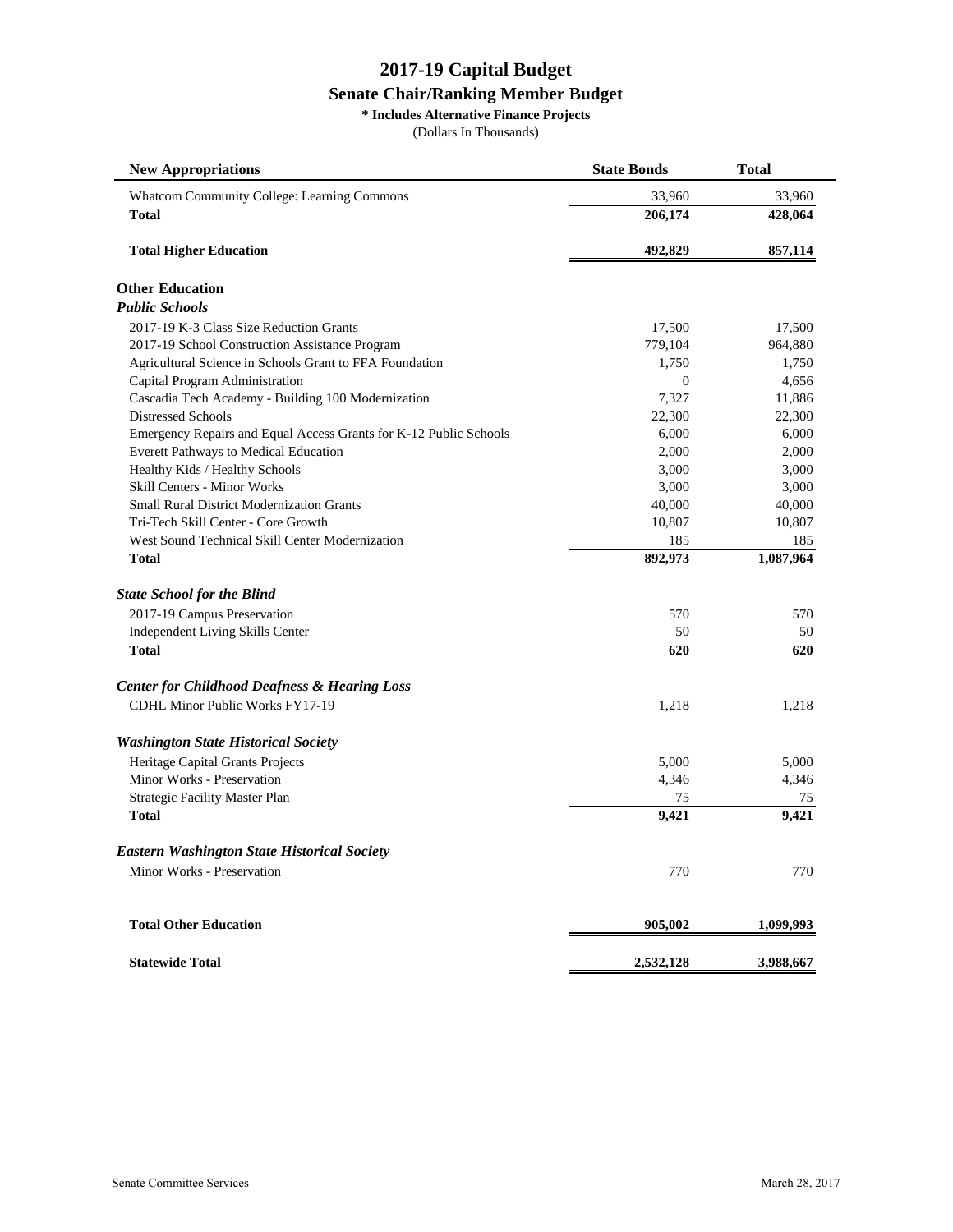#### **2017 Supplemental Capital Budget**

#### **Senate Chair/Ranking Member Budget**

| <b>New Appropriations</b>                       | <b>State Bonds</b> | <b>Total</b> |
|-------------------------------------------------|--------------------|--------------|
| <b>Governmental Operations</b>                  |                    |              |
| <b>Office of the Secretary of State</b>         |                    |              |
| Library-Archives Building                       | $-100$             | $-100$       |
| <b>Human Services</b>                           |                    |              |
| <b>Department of Social and Health Services</b> |                    |              |
| Western State Hospital - New Civil Ward         | $-450$             | $-450$       |
| <b>Department of Corrections</b>                |                    |              |
| MCCCW: Critical DNR Replacement Space           | 375                | 375          |
| <b>Total Human Services</b>                     | $-75$              | $-75$        |
| <b>Natural Resources</b>                        |                    |              |
| Department of Fish and Wildlife                 |                    |              |
| Eells Spring Hatchery Renovation                | $-407$             | $-407$       |
| Minter Hatchery Intakes                         | $-145$             | $-145$       |
| Naselle Hatchery Renovation                     | $-143$             | $-143$       |
| <b>Total</b>                                    | $-695$             | $-695$       |
| <b>Statewide Total</b>                          | $-870$             | $-870$       |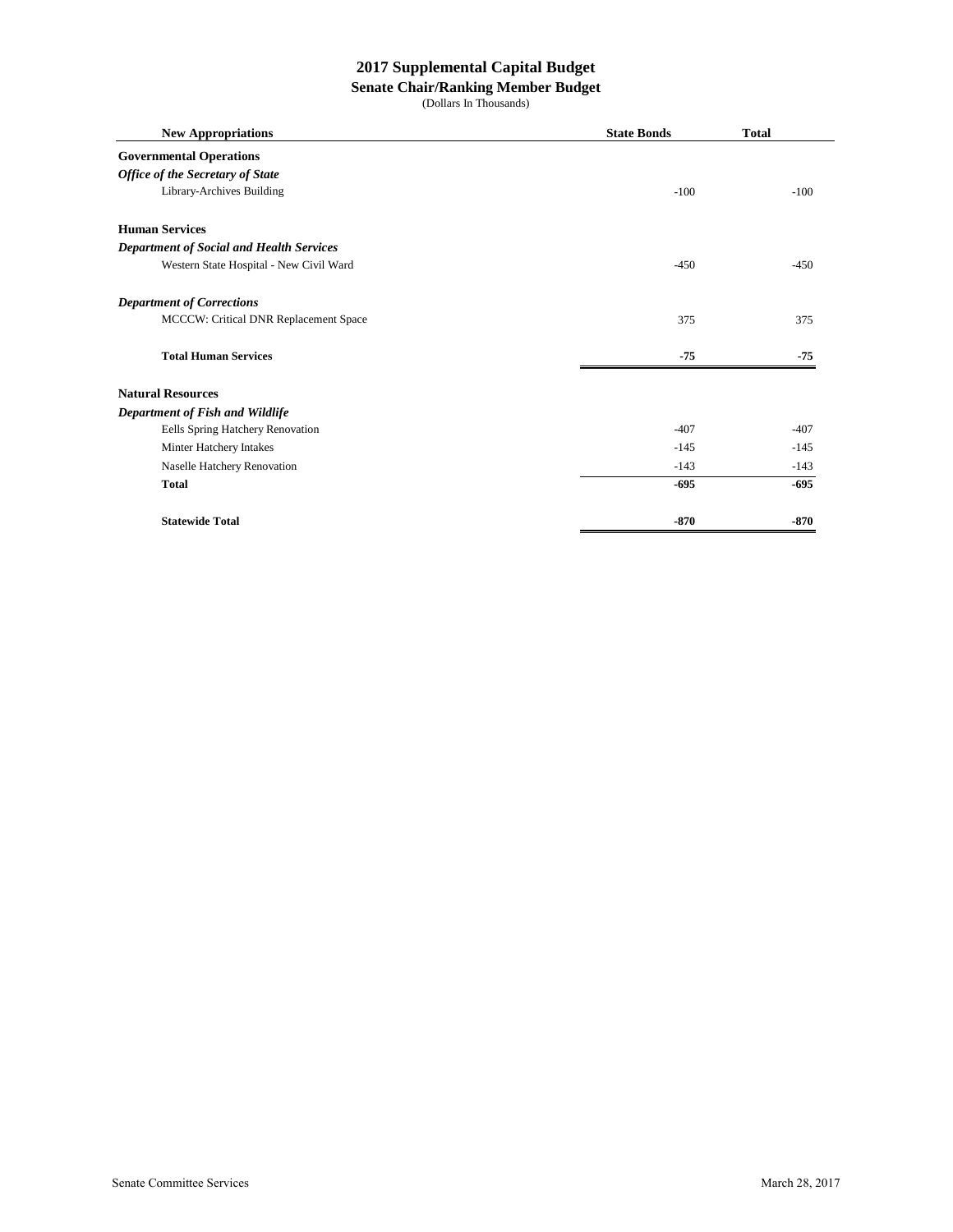# **Alternative Financed Projects**

| <b>Projects</b>                                              | <b>Authorization</b> |
|--------------------------------------------------------------|----------------------|
| <b>Governmental Operations</b>                               |                      |
| <b>Department of Enterprise Services</b>                     |                      |
| East Plaza - Water Infiltration & Elevator Repairs           | 7,023                |
| <b>Washington State Patrol</b>                               |                      |
| Fire Training Academy Burn Building Replacement              | 7,450                |
| <b>Total Governmental Operations</b>                         | 14,473               |
| <b>Human Services</b>                                        |                      |
| <b>Department of Labor and Industries</b>                    |                      |
| Modernize Lab and Training Facility                          | 12,700               |
| <b>Higher Education</b>                                      |                      |
| <b>Community &amp; Technical College System</b>              |                      |
| <b>Clark: Student Recreation Center</b>                      | 35,000               |
| Clover Park: Center for Advanced Manufacturing Technologies  | 33,290               |
| COP for Cascadia Parking Structure                           | 29,500               |
| COP for Renton Land Acquisition                              | 2,000                |
| COP for South Seattle Student Wellness and Fitness Center    | 10,000               |
| Lower Columbia College: Main Building Design and Reconvation | 3,000                |
| Shoreline: Financing Agreement for Student Housing           | 31,100               |
| <b>Total</b>                                                 | 143,890              |
| <b>Statewide Total</b>                                       | 171,063              |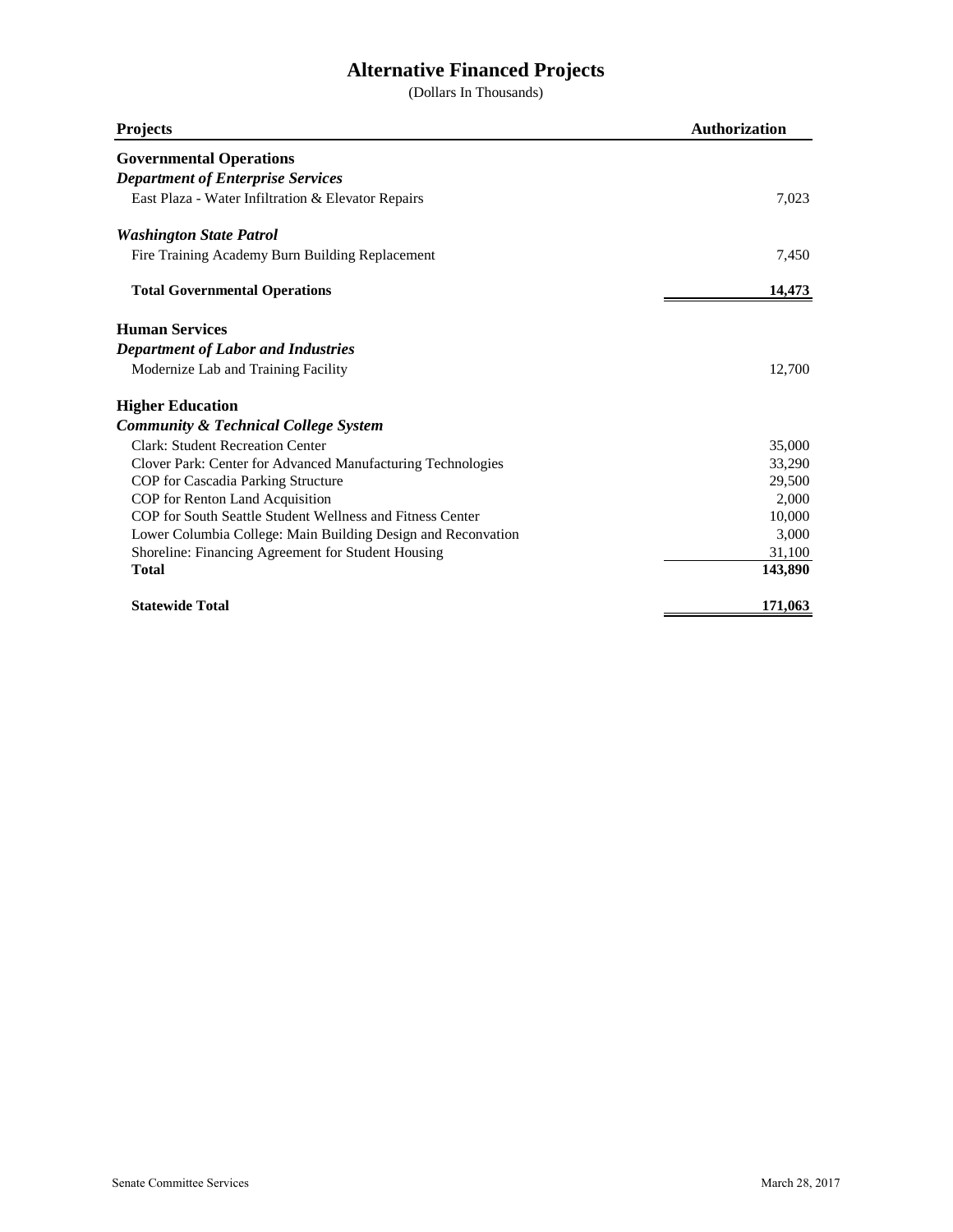# **Public Works Assistance Account Construction Loans**

| <b>Projects</b>                                                    | <b>Amount</b> |
|--------------------------------------------------------------------|---------------|
| 180th St SE SR 527 Brook Blvd (Everett)                            | 3,000         |
| 35th Ave SE Phase II SR 524 to 180th St SE (Everett)               | 3,000         |
| 61st/190th Culvert Replacement & Embankment Repair (Kenmore)       | 1,500         |
| Automated Meter Reading System (Birch Bay)                         | 1,500         |
| Cedar Hills Regional Landfill North Flare Statn Repair (Seattle)   | 1,583         |
| Cedar Hills Regional Landfill Pump Station Repairs (Seattle)       | 3,000         |
| City Street Light Conversion to Light Emitting Diode (Vancouver)   | 4,816         |
| Fairview Ave N Bridge Replacement (Seattle)                        | 10,000        |
| Georgetown Wet Weather Treatment Station (Seattle)                 | 3,500         |
| Isaacs Avenue Improvements - Phase 2 (Walla Walla)                 | 3,962         |
| Kennewick Automated Meter Reading Project (Kennewick)              | 6,000         |
| Landslide Repairs (Aberdeen)                                       | 373           |
| McKinnon Creek Wellfield Infrastructure Improvements (Lake Forest) | 200           |
| Miller Street Re-Alignment And Storm Repairs (Wenatchee)           | 4,826         |
| NE 10th Avenue (Vancouver)                                         | 10,000        |
| <b>Ostrich Creek Culvert Improvements (Bremerton)</b>              | 4,688         |
| Pine Basin Watershed Storm Sewer Improvements Bremerton)           | 3,881         |
| Slater Road/Jordan Creek Fish Passage Project (Bellingham)         | 5,000         |
| South Fork McCorkle Creek Stormwater Detention Facility (Kelso)    | 4,700         |
| Sudbury Landfill Area 7 Cell 3 Construction (Walla Walla)          | 2,978         |
| <b>Sunset Reservoir Rehabilitation (Spokane)</b>                   | 1,412         |
| Thurston Co. PUD No. 1 Replacement and Upgrades (Olympia)          | 1,028         |
| Tipping Floor Restoration & Safety Upgrades (Davenport)            | 156           |
| US 395/Ridgeline Interchange (Kennewick)                           | 6,000         |
| Wastewater Reuse Project (Quincy)                                  | 10,000        |
| <b>Statewide Total</b>                                             | 97,103        |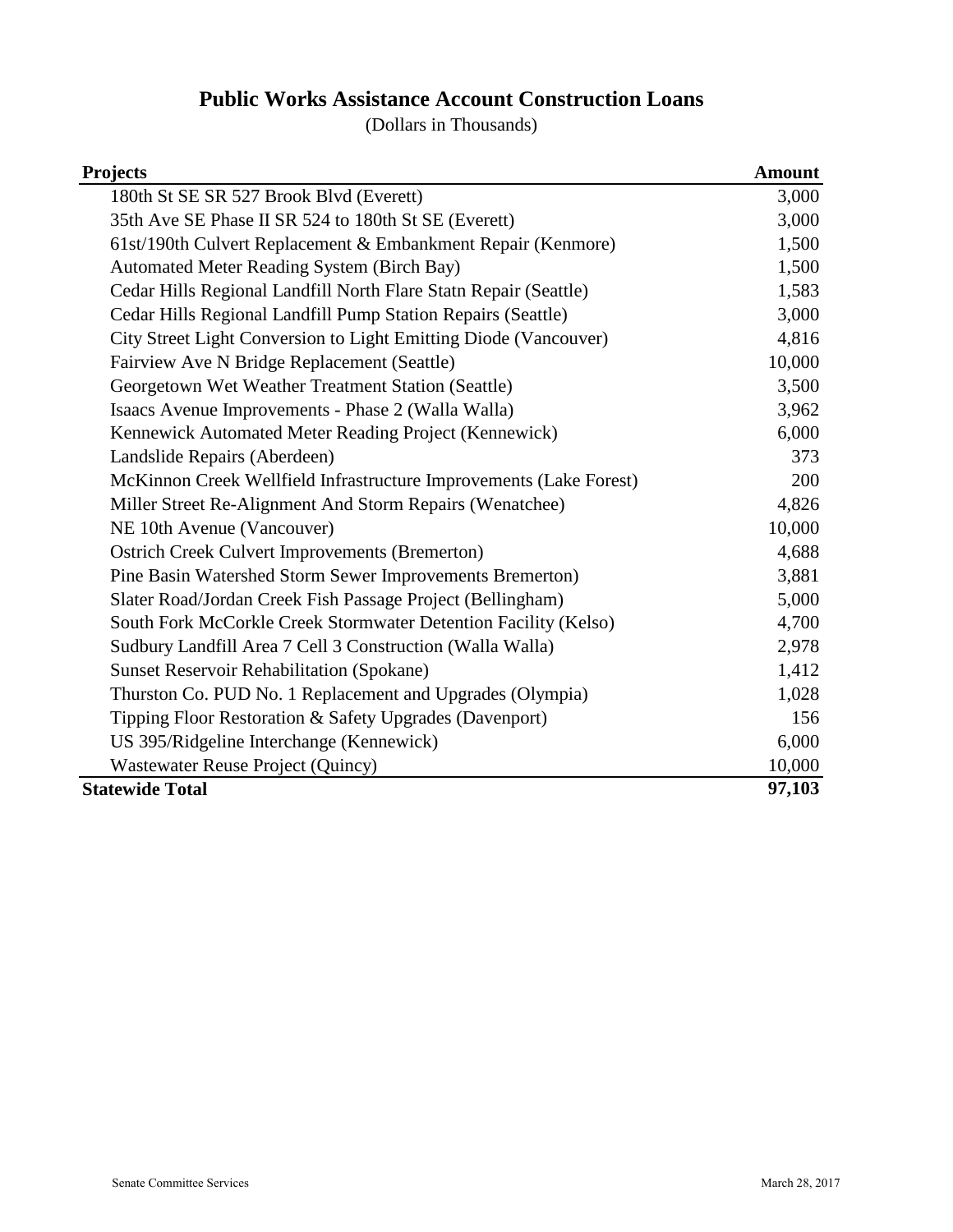| Projects                                                              | <b>Amount</b> |
|-----------------------------------------------------------------------|---------------|
| Adams County Industrial Wastewater and Treatement Center (Othello)    | 1,250         |
| Alder Creek Pioneer Museum Expansion (Yakima)                         | 500           |
| Appleway Trail Amenities (Spokane Valley)                             | 540           |
| Arlington Pocket Park Downtown Business District (Arlington)          | 45            |
| Belfair Senior Centor Meals on Wheels Kitchen Upgrade (Belfair)       | 11            |
| Bridgeview Education and Employment Resource Center (Vancouver)       | 500           |
| Brier ADA Ramp Updates Phase (Brier)                                  | 115           |
| Captain Joseph House (Port Angeles)                                   | 160           |
| <b>Carnation Central Business District Revitalization (Carnation)</b> | 1,545         |
| Centennial Trail - Southern Extension #1 (Snohomish)                  | 1,000         |
| <b>Chelan County Emergency Operations Center (Brewster)</b>           | 500           |
| <b>Clark County Historical Museum (Vancouver)</b>                     | 300           |
| Cocoon House (Everett)                                                | 2,000         |
| College Place Well Consolidation and Replacement (College Place)      | 900           |
| Columbia River Trail (Washougal)                                      | 1,000         |
| Coordinated and Safe Service Center (Redmond)                         | 309           |
| <b>Country Doctor Community Health Centers (Seattle)</b>              | 1,000         |
| Covington Town Center Civic Plaza Development (Covington)             | 820           |
| Cross Park (Puyallup)                                                 | 1,500         |
| Daybreak Youth Center for Adolescent Recovery (Brush Prairie)         | 1,750         |
| Des Moines Marina Bulkhead & Fishing Pier Renovation (Des Moines)     | 2,000         |
| District 5 Public Safety Center (Sultan)                              | 1,500         |
| East Grays Harbor Fiber Project (Elma)                                | 463           |
| East Hill YMCA/Park Renovation (Kent)                                 | 1,000         |
| Ebey Waterfront Trail and Shoreline Access (Marysville)               | 1,000         |
| Ethiopian Community Affordable Senior Housing (Seattle)               | 400           |
| Flood Protection Wall & Storage Building (Sultan)                     | 250           |
| Fox Island Catastrophic Emergency Preparation (Fox Island)            | 17            |
| Francis Anderson Center Roofing Project (Edmonds)                     | 391           |
| Freeland Water and Sewer District Sewer Project (Freeland)            | 1,500         |
| FUSION Transitional Hse Pgm/FUSION Decor Boutique (Federal Way)       | 500           |
| Granger Historical Society Museum Acquisition (Granger)               | 255           |
| Heritage Park Eastern Washington Butte (Olympia)                      | 50            |
| Historic Mukai Farm and Garden Restoration (Vashon)                   | 250           |
| Holly Ridge Center Building (Bremerton)                               | 475           |
| Honor Point Military and Aerospace Museum (Spokane)                   | 100           |
| Hoquiam Library (Hoquiam)                                             | 250           |
| HUB Sports Center Capital Campaign (Spokane)                          | 501           |

# **2018 Local and Community Projects**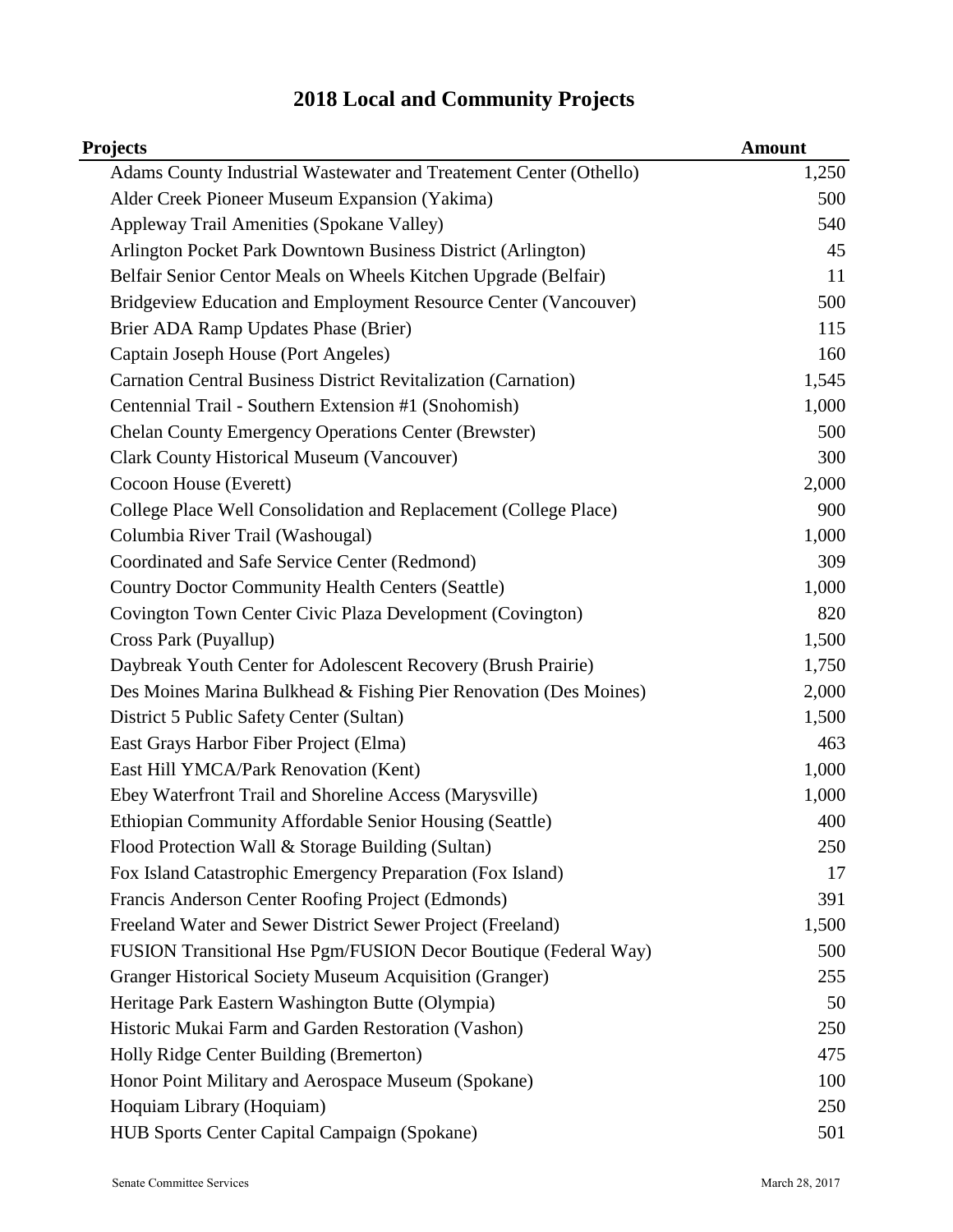| Industrial Park No. 5 Water System Improvements (George)        | 700   |
|-----------------------------------------------------------------|-------|
| Innovative Health Care Learning Center (Yakima)                 | 1,000 |
| Intrepid Spirit Center (Lakewood)                               | 1,000 |
| Japanese Gulch Creek Restoration Project (Mukilteo)             | 721   |
| Kenmore Public Boathouse (Kenmore)                              | 250   |
| Key Peninsula Civic Center Generator (Vaughn)                   | 60    |
| Kitsap Reg. Library Foundation, Silverdale Library (Silverdale) | 250   |
| La Conner New Regional Library (La Conner)                      | 500   |
| Lake Stevens Civic Center (Lake Stevens)                        | 3,100 |
| Lambert House Purchase (Seattle)                                | 500   |
| Longview Police Department Range and Training (Castle Rock)     | 270   |
| Lyon Creek, SR 104 Fish Barrier Removal (Lake Forest Park)      | 1,200 |
| <b>Magnuson Community Center Renovation (Seattle)</b>           | 2,000 |
| Maury Island Open Space Remediation (Maury Island)              | 2,000 |
| McChord Airfield North Clear Zone (Lakewood)                    | 2,000 |
| Moorlands Park Improvements (Kenmore)                           | 250   |
| Morrow Manor (Poulsbo)                                          | 750   |
| Mount Rainier Early Warning System (Pierce County)              | 1,751 |
| Mukilteo Waterfront Remediation - Phase 2 (Mukilteo)            | 257   |
| <b>Multicultural Community Center (Seattle)</b>                 | 1,300 |
| NeighborCare Health (Vashon)                                    | 3,000 |
| Northshore Athletic Fields (Woodinville)                        | 400   |
| Othello Regional Water Project (Othello)                        | 1,000 |
| Peace Community Center Renovation and Expansion (Tacoma)        | 330   |
| Performing Arts & Events Center (Federal Way)                   | 1,000 |
| Port Orchard Marina Breakwater Refurbishment (Port Orchard)     | 1,019 |
| Poulsbo Outdoor Salmon Observation Area (Poulsbo)               | 475   |
| Puyallup Meeker Mansion Public Plaza (Puyallup)                 | 500   |
| Redondo Beach Rocky Reef (Des Moines)                           | 500   |
| Ridgefield Outdoor Recreation Complex (Ridgefield)              | 750   |
| Save the Old Tower (Pasco)                                      | 300   |
| Scott Hill Park (Woodland)                                      | 750   |
| Seattle Indian Health Board (Seattle)                           | 200   |
| Shelton Basin 3 Sewer Rehabilitation Project (Shelton)          | 1,500 |
| <b>Skagit County Veterans Community Park (Sedro-Woolley)</b>    | 500   |
| South Snohomish County Community Resource Center (Lynnwood)     | 2,210 |
| Southwest WA Agricultural Business Park (Tenino)                | 600   |
| Spokane Family Justice Center at the YWCA (Spokane)             | 100   |
| Squalicum Waterway Maintenance Dredging (Bellingham)            | 750   |
| <b>Sunset Neighborhood Park (Renton)</b>                        | 3,050 |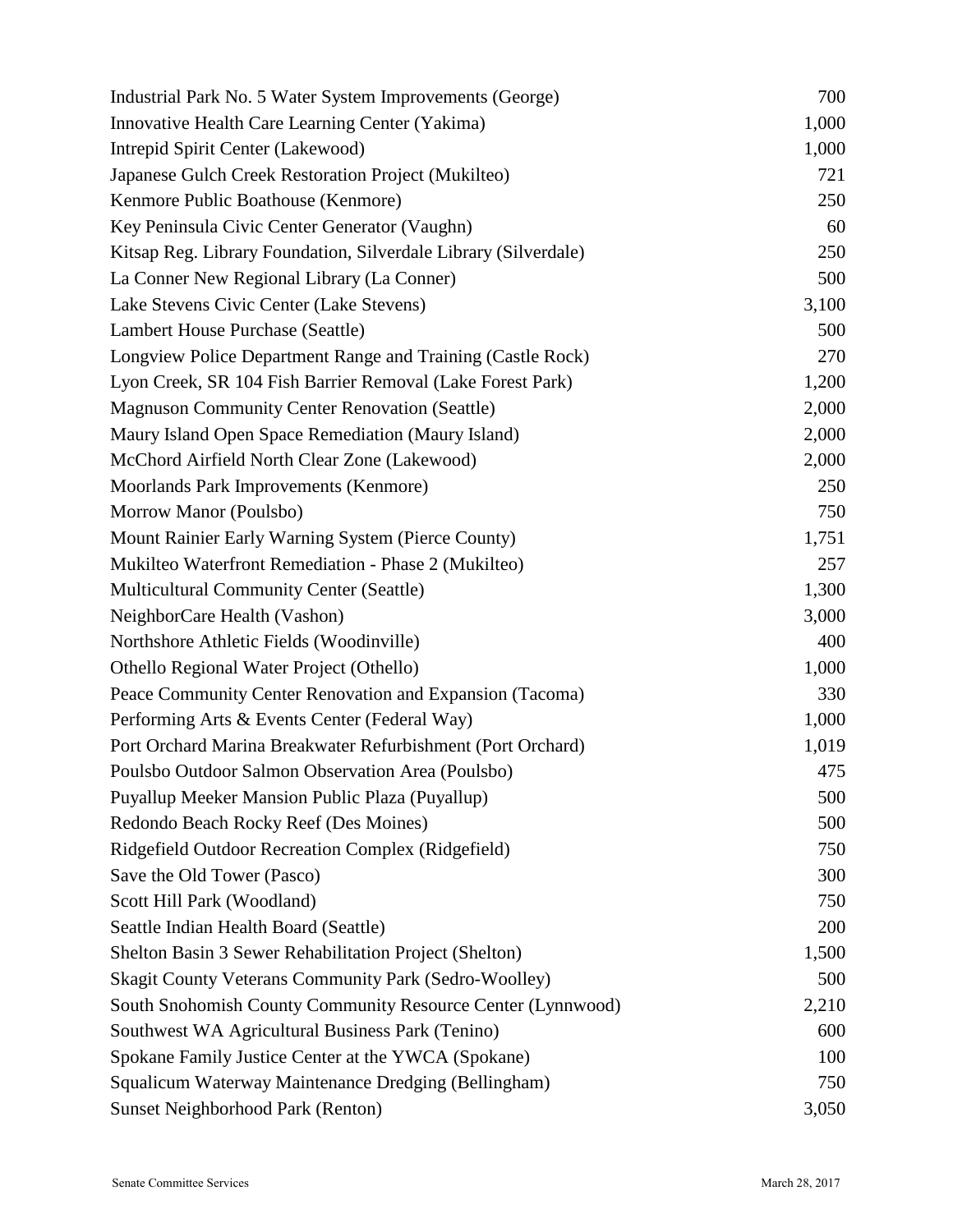| <b>Statewide Total</b>                                            | 81,488 |
|-------------------------------------------------------------------|--------|
| Yelm Senior Center Meals on Wheels Kitchen Upgrade (Yelm)         | 29     |
| Winlock Industrial Infrastructure Development (Winlock)           | 1,500  |
| Willows Road Regional Trail Connection (Kirkland)                 | 1,442  |
| Whitehouse Additional Capital Campaign (Pasco)                    | 1,500  |
| Westport Marina (Westport)                                        | 263    |
| Wesley Homes Bradley Park (Puyallup)                              | 1,380  |
| Wayne Golf Course Region Park (Bothell)                           | 1,000  |
| Water Treatment for Kidney Dialysis                               | 499    |
| Wastewater Collection & Water Distribution Replacemnt (Carbonado) | 1,500  |
| Waste Treatment and Sewer Collection System (Toppenish)           | 1,405  |
| Washington State Horse Park Covered Arena (Cle Elum)              | 2,000  |
| <b>Washington Care Services (Seattle)</b>                         | 400    |
| Washington Agricultural Education Center (Lynden)                 | 1,250  |
| University YMCA (Seattle)                                         | 600    |
| Tollgate Farmhouse Project (North Bend)                           | 280    |
| Tam O'Shanter Athletic Arena (Kelso)                              | 1,000  |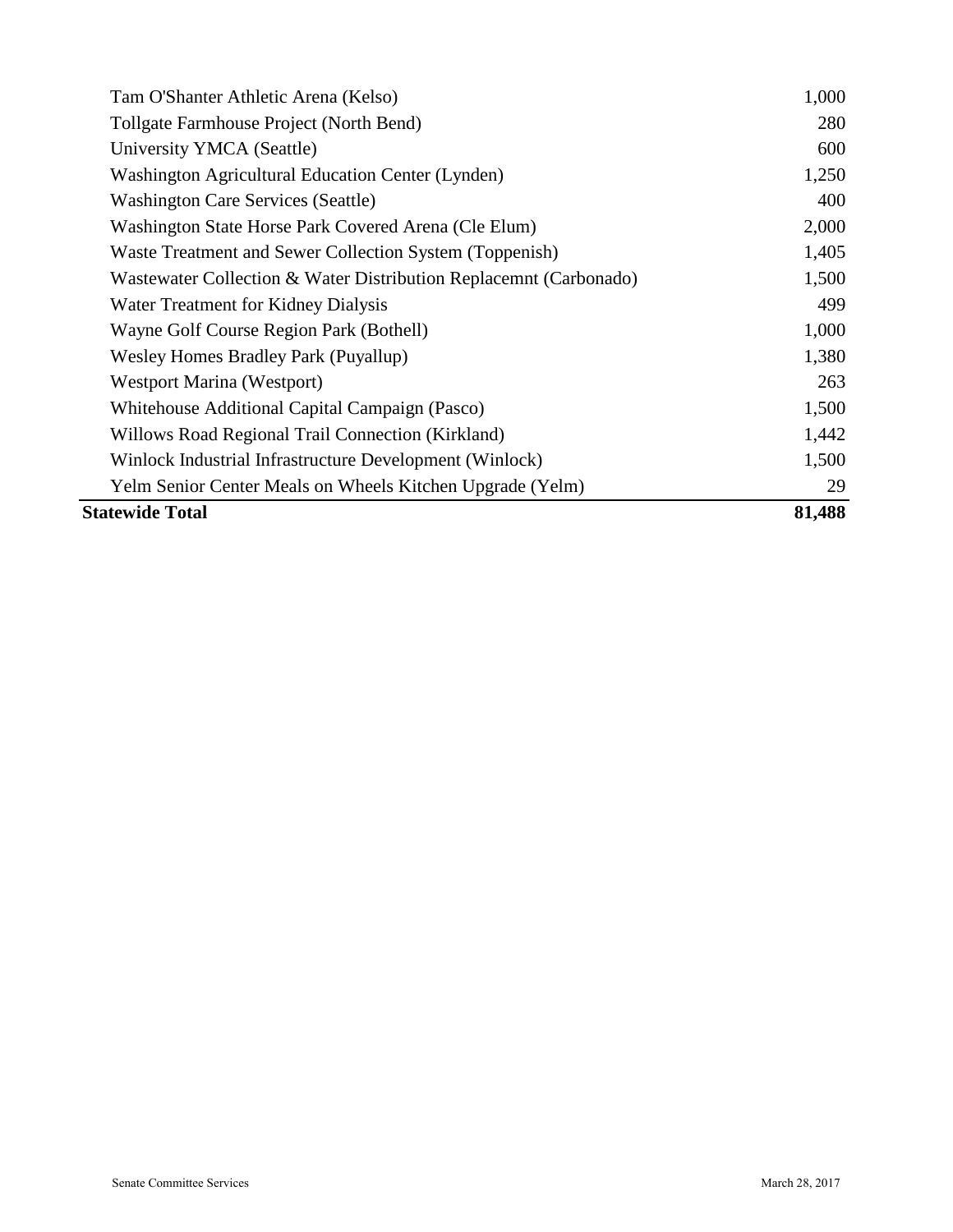#### **Building for the Arts**

(Dollars in Thousands)

| <b>Projects</b>                                                                             | Amount |
|---------------------------------------------------------------------------------------------|--------|
| Seattle Art Museum (Asian Art Museum Renovation)                                            | 1,520  |
| Tacoma Art Museum (Benaroya Building Project)                                               | 1,020  |
| Town Hall Association (Campaign for Town Hall)                                              | 1,520  |
| Chewelah PACA (Chewelah Center for the Arts)                                                | 97     |
| Seattle Repertory Theatre (Renovating the PONCHO Forum)                                     | 258    |
| Pacific Northwest Ballet Association (Replacement PNB School at the Francia Russell Center) | 1,520  |
| Fort Worden Foundation (Sage Arts and Education Building)                                   | 1,270  |
| Seattle Opera (Seattle Opera at the Center)                                                 | 1,520  |
| <b>Statewide Total</b>                                                                      | 8,725  |

# **Building Communities Fund**

(Dollars in Thousands)

| Projects                                                                       | Amount |
|--------------------------------------------------------------------------------|--------|
| Amara (Amara Building Renovation/Addition)                                     | 1,550  |
| Lydia Place (Bell Tower Service Center)                                        | 96     |
| Cocoon House (Colby Avenue Youth Center)                                       | 635    |
| Opportunity Council (East Whatcom Regional Resource Center Phase 2)            | 500    |
| Edmonds Senior Center (Edmonds Waterfront Center)                              | 2,250  |
| Filipino Community of Seattle (Filipino Community Innovation Learning Center)  | 600    |
| Northwest Indian College (Health and Wellness Center)                          | 1,750  |
| Mercy Housing Northwest (Historic Building 9 Center Building)                  | 1,000  |
| Boys & Girls Clubs of Snohomish County (Inchelium Boys & Girls Club Expansion) | 27     |
| Skagit Valley Family YMCA (New Skagit Valley Family YMCA)                      | 3,500  |
| Tacoma Community House (Tacoma Community House)                                | 2,500  |
| YMCA of Yakima (Yakima YMCA/Aquatic Center)                                    | 3,500  |
| <b>Statewide Total</b>                                                         | 17,908 |

#### **Youth Recreational Facilities**

| <b>Projects</b>                                      | <b>Amount</b> |
|------------------------------------------------------|---------------|
| Arlington Boys & Girls Club Expansion                | 99            |
| Auburn Valley YMCA YRF Grant                         | 763           |
| Boys and Girls Club of Chehalis                      | 200           |
| Colby Avenue Youth Center                            | 438           |
| Eastside Branch                                      | 1,200         |
| <b>HUB</b> Capital Campaign                          | 300           |
| Kent YMCA Youth Recreational Facilities Grant        | 1,170         |
| Lake Stevens Boys & Girls Club Teen Center Expansion | 120           |
| Lopez Island Pool                                    | 175           |
| Port Angeles Boys & Girls Club                       | 1,000         |
| Teen Expansion at the Clinton & Gloria John Club     | 328           |
| University YMCA YRF Grant                            | 1,114         |
| <b>Statewide Total</b>                               | 6,907         |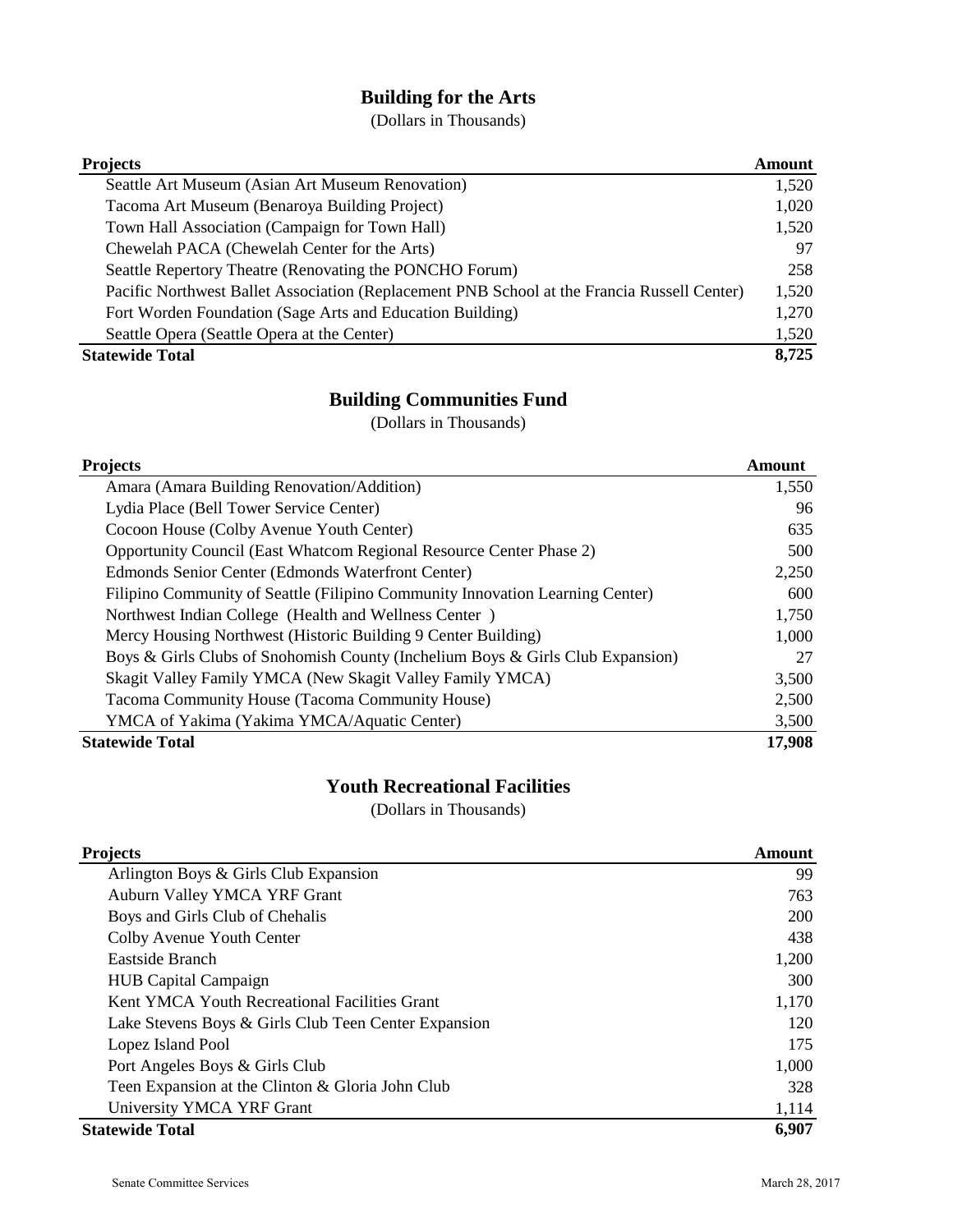#### **LEAP Capital Document No. 2017-21**

**Developed March 28, 2017**

|  | (Dollars in Thousands) |
|--|------------------------|
|--|------------------------|

| RCO#     | <b>Project Name</b>                       |                                                            | <b>Project Sponsor</b>                     | <b>Funding Level</b> |
|----------|-------------------------------------------|------------------------------------------------------------|--------------------------------------------|----------------------|
|          |                                           |                                                            |                                            |                      |
| 16-1343A | South Fork Manastash                      | <b>WWRP, Critical Habitat Ranked List of Projects</b>      |                                            | \$1,500              |
| 16-1333A | Mid Columbia Grand Coulee                 |                                                            | Washington Department of Fish and Wildlife | \$3,000              |
|          |                                           |                                                            | Washington Department of Fish and Wildlife |                      |
| 16-1915A | Mount Adams Klickitat Canyon Phase 2      |                                                            | Columbia Land Trust                        | \$2,441              |
| 16-1344A | Cowiche Watershed                         |                                                            | Washington Department of Fish and Wildlife | \$3,000              |
| 16-1346A | Simcoe                                    |                                                            | Washington Department of Fish and Wildlife | \$2,140              |
| 16-1699A | Lehman Uplands Conservation Easement      |                                                            | Methow Conservancy                         | Alternate            |
|          | 16-1325A Hoffstadt Hills                  |                                                            | Washington Department of Fish and Wildlife | Alternate            |
|          |                                           |                                                            |                                            | \$12,081             |
|          |                                           | <b>WWRP, Farmland Preservation Ranked List of Projects</b> |                                            |                      |
| 16-1660A | Penn Cove Farmland                        |                                                            | Whidbey Camano Land Trust                  | \$755                |
| 16-1908A | Smith Family Farms Phase 1                |                                                            | North Olympic Land Trust                   | \$524                |
| 16-1765A | Trout Lake Valley Phase 3                 |                                                            | Columbia Land Trust                        | \$845                |
| 16-1360A | <b>Bailey Farm</b>                        |                                                            | <b>PCC Farmland Trust</b>                  | \$570                |
| 16-1924A | Schuster Hereford Ranch                   |                                                            | <b>Conservation Commission</b>             | \$881                |
| 16-1319A | Mountain View Dairy                       |                                                            | <b>PCC Farmland Trust</b>                  | \$779                |
| 16-1358A | Reiner Farm                               |                                                            | <b>PCC Farmland Trust</b>                  | \$814                |
| 16-1637A | Serendipity Farm                          |                                                            | Jefferson Land Trust                       | \$107                |
|          | 16-1923A Lazy Cross Ranch                 |                                                            | <b>Conservation Commission</b>             | \$1,629              |
|          | 16-1942A Anderson Creek Area Acquisitions |                                                            | <b>Whatcom County</b>                      | Alternate            |
|          | 16-1939A Cougar Creek Ranch Acquisition   |                                                            | <b>Whatcom County</b>                      | Alternate            |
| 16-1922A | <b>Blain Ranches</b>                      |                                                            | <b>Conservation Commission</b>             | Alternate            |
| 16-2009A | Seachris Farm Easement                    |                                                            | <b>Blue Mountain Land Trust</b>            | Alternate            |
| 16-1634A | Rader Road Ranch                          |                                                            | Forterra                                   | Alternate            |
| 16-1938A | <b>Brar Acquisition</b>                   |                                                            | <b>Whatcom County</b>                      | Alternate            |
| 16-1989A | Pierson Farm                              |                                                            | <b>Skagit County</b>                       | Alternate            |
| 16-1866A | Anders Orchard Methow Valley Acquisition  |                                                            | Methow Conservancy                         | Alternate            |
| 16-1941A | Jacoby Acquisition                        |                                                            | <b>Whatcom County</b>                      | Alternate            |
|          | 16-1937A Williams Acquisitions            |                                                            | <b>Whatcom County</b>                      | Alternate            |
| 16-1943A | <b>Squalicum Ranch Acquisition</b>        |                                                            | <b>Whatcom County</b>                      | Alternate            |
| 16-1990A | Nelson Ploeg Farm                         |                                                            | <b>Skagit County</b>                       | Alternate            |
| 16-1987A | Sakuma Brothers Farm                      |                                                            | <b>Skagit County</b>                       | Alternate            |
| 16-1963A | <b>Hayton Farm</b>                        |                                                            | <b>Skagit County</b>                       | Alternate            |
|          | 16-1944A Matheson Acquisition             |                                                            | <b>Whatcom County</b>                      | Alternate            |

**\$6,903**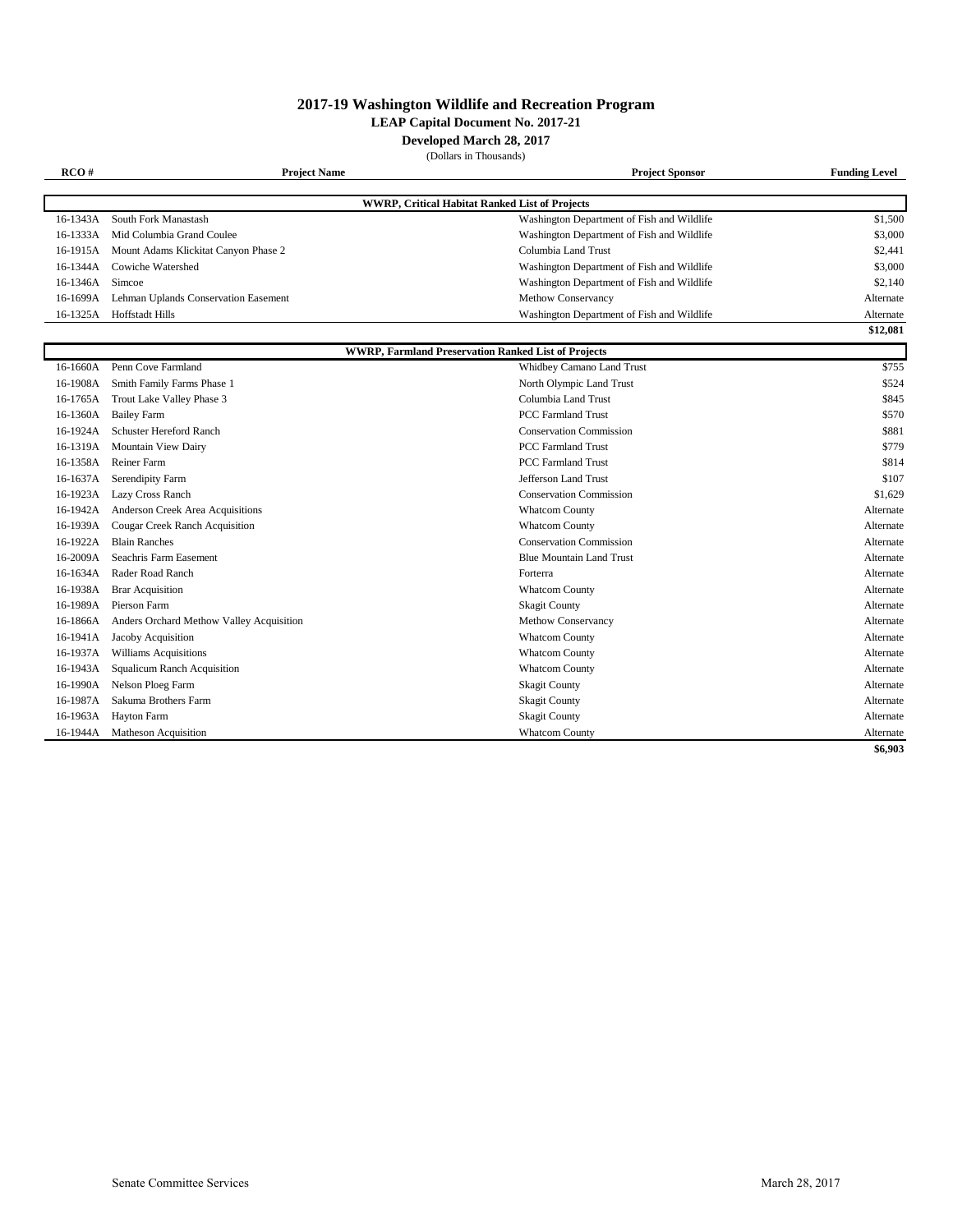#### **LEAP Capital Document No. 2017-21**

**Developed March 28, 2017**

| RCO #                                            | <b>Project Name</b>                                      | Project Sponsor                                             | <b>Funding Level</b> |  |  |
|--------------------------------------------------|----------------------------------------------------------|-------------------------------------------------------------|----------------------|--|--|
| <b>WWRP, Local Parks Ranked List of Projects</b> |                                                          |                                                             |                      |  |  |
| 16-1310D                                         | Phil Johnson Ball Fields Renovation                      | Everett                                                     | \$500                |  |  |
| 16-1518D                                         | Kiwanis Methow Park Revitalization Phase 1               | Wenatchee                                                   | \$500                |  |  |
| 16-1500D                                         | Wilkeson's Roosevelt Park                                | Wilkeson                                                    | \$43                 |  |  |
| 16-1826D                                         | Edgewood Community Park Phase 1                          | Edgewood                                                    | \$500                |  |  |
| 16-1363D                                         | Cougar Mountain Precipice Trailhead Development          | <b>King County</b>                                          | \$500                |  |  |
| 16-1973D                                         | Selah Skate Park                                         | Selah                                                       | \$45                 |  |  |
|                                                  |                                                          | Wenatchee                                                   | \$500                |  |  |
| 16-1666D                                         | Hale Park Construction Phase 2                           |                                                             |                      |  |  |
| 16-1382D                                         | Woodruff Park Sprayground and Picnic Shelter             | Olympia                                                     | \$446                |  |  |
| 16-1312D                                         | <b>Manette Park Renovation</b>                           | <b>Bremerton</b>                                            | \$500                |  |  |
| 16-1918D                                         | <b>Bidwell Park Development</b>                          | Spokane County                                              | \$500                |  |  |
| 16-1513A                                         | Clark Lake Park Expansion Walla Acquisition              | Kent                                                        | \$717                |  |  |
| 16-1359A                                         | LBA Woods Morse Merryman Parcel Acquisition              | Olympia                                                     | \$1,000              |  |  |
| 16-1308D                                         | Haller Park Spray Park Development                       | Arlington                                                   | \$500                |  |  |
| 16-1740D                                         | Preston Mill Park Phase 2 Development                    | <b>King County</b>                                          | \$202                |  |  |
| 16-2084D                                         | Twisp Sports Complex Renovation Phase 1                  | Twisp                                                       | \$250                |  |  |
| 16-1609D                                         | Saint Edward Park Ball Fields Renovation                 | Kenmore                                                     | \$500                |  |  |
| 16-1843D                                         | Olympic View Park Development                            | Marysville                                                  | \$500                |  |  |
| 16-1903D                                         | Southeast Youth Sports Complex Neighborhood Park         | Spokane                                                     | \$227                |  |  |
| 16-2076D                                         | Pearl Street Memorial Pool Renovation                    | Centralia                                                   | Alternate            |  |  |
| 16-1612D                                         | Conklin Landing Park Expansion Phase 3                   | Bridgeport                                                  | Alternate            |  |  |
| 16-1802D                                         | Ilwaco Community Park Softball Field Renovation          | Ilwaco                                                      | Alternate            |  |  |
| 16-1411D                                         | <b>Orchard Park Development</b>                          | Liberty Lake                                                | Alternate            |  |  |
| 16-1821D                                         | Spokane Riverfront Park Great Floods Play Area           | Spokane                                                     | Alternate            |  |  |
| 16-1467D                                         | Airway Heights Recreation Complex Phase 1                | Airway Heights                                              | Alternate            |  |  |
| 16-1316D                                         | Mabton Spray Pad                                         | Mabton                                                      | Alternate            |  |  |
| 16-1614D                                         | Eastmont Community Park Playground Replacement           | Eastmont Metropolitan Park District                         | Alternate            |  |  |
| 16-1617D                                         | <b>Memorial Park Revitalzation</b>                       | Sedro Woolley                                               | Alternate            |  |  |
|                                                  | 16-1613A Mount Grant Preserve                            | San Juan County                                             | \$1,000              |  |  |
| 16-1391D                                         | Gratzer Park Athletic Field                              | Orting                                                      | Alternate            |  |  |
| 16-1688D                                         | Keller Community Park                                    | Confederated Tribes of the Colville                         | Alternate            |  |  |
| 16-1961D                                         | North Alder Street Splash Pad                            | Ellensburg                                                  | Alternate            |  |  |
| 16-1854D                                         | <b>Entiat Fire Station Park</b>                          | Entiat                                                      | Alternate            |  |  |
| 16-1618D                                         | Flowing Lake Park Camping and Access Improvements        | Snohomish County                                            | Alternate            |  |  |
| 16-1884C                                         | South Whidbey Campground Project Phase 1                 | South Whidbey Parks and Recreation District                 | \$415                |  |  |
| 16-1616A                                         | East Wenatchee 9th Street Property Acquisition           | Eastmont Metropolitan Park District                         | \$248                |  |  |
| 16-1680A                                         | Covington SoCo Park Phase 2                              | Covington                                                   | \$592                |  |  |
| 16-1384A                                         | Kaiser Woods Acquisition                                 | Olympia                                                     | \$170                |  |  |
| 16-1835A                                         | <b>Barnum Point</b>                                      | <b>Island County</b>                                        | Alternate            |  |  |
| 16-1992A                                         | Central Park                                             | Bainbridge Island Metropolitan Park and Recreation District | Alternate            |  |  |
| 16-1879D                                         | Brighton Renovation and Turf Conversion                  | Seattle                                                     | Alternate            |  |  |
| 16-1865D                                         | Thea Foss Waterway Central Park                          | Metropolitan Park District of Tacoma                        | Alternate            |  |  |
| 16-1547C                                         | Morrow Manor Neighborhood Park                           | Poulsbo                                                     | Alternate            |  |  |
| 16-1959D                                         | Cedar Grove Park Athletic Field Drainage                 | Bothell                                                     | Alternate            |  |  |
| 16-1770D                                         |                                                          | Key Peninsula Metropolitan Park District                    | Alternate            |  |  |
|                                                  | Gateway Park Splash Pad Amphitheater and Shelter         |                                                             |                      |  |  |
| 16-1771A                                         | Sunset Neighborhood Park                                 | Renton                                                      | Alternate            |  |  |
| 16-1503D                                         | Washougal Bike Park Phase 2                              | Washougal                                                   | Alternate            |  |  |
| 16-2040D                                         | Howard Amon Park Riverfront Trail Improvements           | Richland                                                    | Alternate            |  |  |
| 16-2047D                                         | Carrie Blake Community Park                              | Sequim                                                      | Alternate            |  |  |
| 16-1720A                                         | Ilahee Preserve Acquisition Public Access Homestead Park | <b>Kitsap County</b>                                        | Alternate            |  |  |
| 16-1641D                                         | Wapato Sports Park Facility Improvements                 | Wapato                                                      | Alternate            |  |  |
| 16-1754D                                         | Friends Landing Trail and Playground Renovation          | Port of Grays Harbor                                        | Alternate            |  |  |
| 16-2021D                                         | Recreation Park Renovations and Upgrades                 | Chehalis                                                    | Alternate            |  |  |
| 16-1357D                                         | Willow Grove Park West End Access                        | Port of Longview                                            | Alternate            |  |  |
| 16-2082D                                         | Totem Lake Park Development Phase 1                      | Kirkland                                                    | Alternate            |  |  |
| 16-1433A                                         | North Bothell Park Acquisition Shelton View Woods        | Bothell                                                     | Alternate            |  |  |
| 16-2034D                                         | Hood Canal Track and Field Improvements                  | <b>Mason County</b>                                         | Alternate            |  |  |
| 16-1995D                                         | Fischer Pocket Park Redevelopment                        | Snohomish                                                   | Alternate            |  |  |
| 16-1848D                                         | Pioneer Park Renovation                                  | Toppenish                                                   | Alternate            |  |  |
| 16-1706C                                         | Sunset Neighborhood Park Phase 2W                        | Renton                                                      | Alternate            |  |  |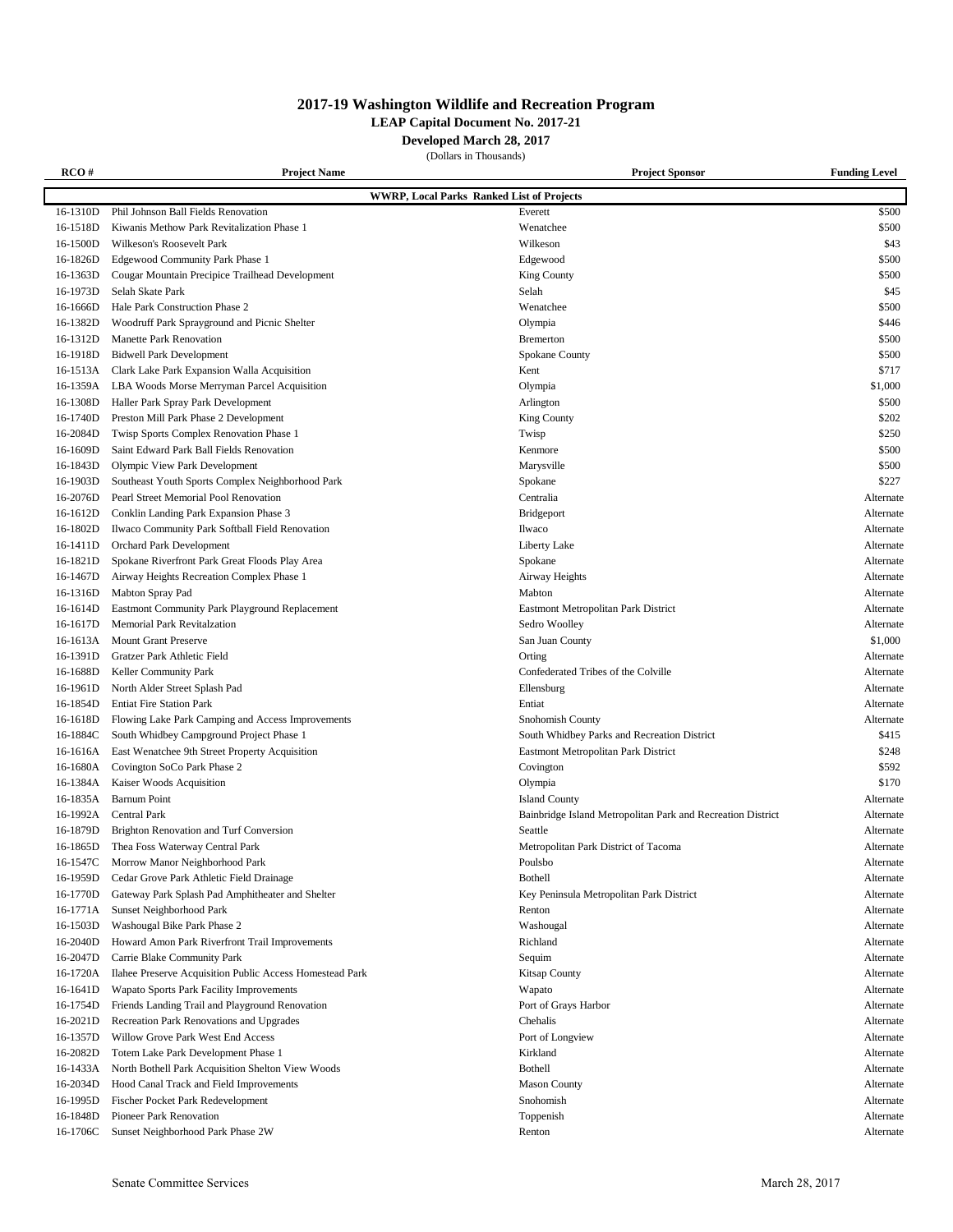#### **LEAP Capital Document No. 2017-21**

**Developed March 28, 2017**

|  |  | (Dollars in Thousands) |  |
|--|--|------------------------|--|
|--|--|------------------------|--|

| RCO#     | <b>Project Name</b>                              | <b>Project Sponsor</b>               | <b>Funding Level</b> |
|----------|--------------------------------------------------|--------------------------------------|----------------------|
| 16-2065D | South Fork Park Trail Development                | <b>Whatcom County</b>                | Alternate            |
| 16-1880D | Smith Cove Park Playfield Renovation             | Seattle                              | Alternate            |
| 16-1673D | Mary Rogers Pioneer Park                         | South Bend                           | Alternate            |
| 16-1932C | Ridgefield Outdoor Recreational Complex Phase 2  | Ridgefield                           | Alternate            |
| 16-1867D | Eastside Campus Playground and Nature Trails     | Metropolitan Park District of Tacoma | Alternate            |
| 16-1968D | Cavalero Park Development                        | Snohomish County                     | Alternate            |
| 16-1353A | Schmid Family Park Acquisition                   | Washougal                            | Alternate            |
| 16-1700D | Rainier Gateway Splash Park                      | Buckley                              | Alternate            |
| 16-1819A | Big Tree Park                                    | Lake Forest Park                     | Alternate            |
| 16-2022D | Miller Neighborhood Park                         | Buckley                              | Alternate            |
| 16-1415D | Park at Bothell Landing Development              | <b>Bothell</b>                       | Alternate            |
| 16-1962D | Mill Creek Park Footbridge Replacement           | Cosmopolis                           | Alternate            |
| 16-1806D | Van Lierop Park Development Phase 1              | Puyallup                             | Alternate            |
| 16-1927D | Discover! Park                                   | Chehalis                             | Alternate            |
| 16-1831A | Cordata Commons Park Acquisition                 | Bellingham                           | Alternate            |
| 16-2026D | Silverdale Waterfront Day Use Improvements       | <b>Kitsap County</b>                 | Alternate            |
| 16-2029D | McPherson Howe Farm Park Improvements            | <b>Kitsap County</b>                 | Alternate            |
| 16-2028D | South Kitsap Regional Park Facility Improvements | <b>Kitsap County</b>                 | Alternate            |
|          |                                                  |                                      | \$10,355             |

| <b>WWRP, Natural Areas Ranked List of Projects</b> |                                                       |                                            |         |
|----------------------------------------------------|-------------------------------------------------------|--------------------------------------------|---------|
|                                                    | 16-1416A Crowberry Bog Natural Area Preserve          | Washington Department of Natural Resources | \$1,572 |
| 16-1419A                                           | Lacamas Prairie Natural Area                          | Washington Department of Natural Resources | \$2,602 |
|                                                    | 16-1441A Washougal Oaks Natural Area                  | Washington Department of Natural Resources | \$1,338 |
| 16-1412A                                           | Bone River and Niawiakum River Natural Area Preserves | Washington Department of Natural Resources | \$2,212 |
|                                                    | 16-1417A Cypress Island Natural Area                  | Washington Department of Natural Resources | \$906   |
|                                                    |                                                       |                                            | \$8,629 |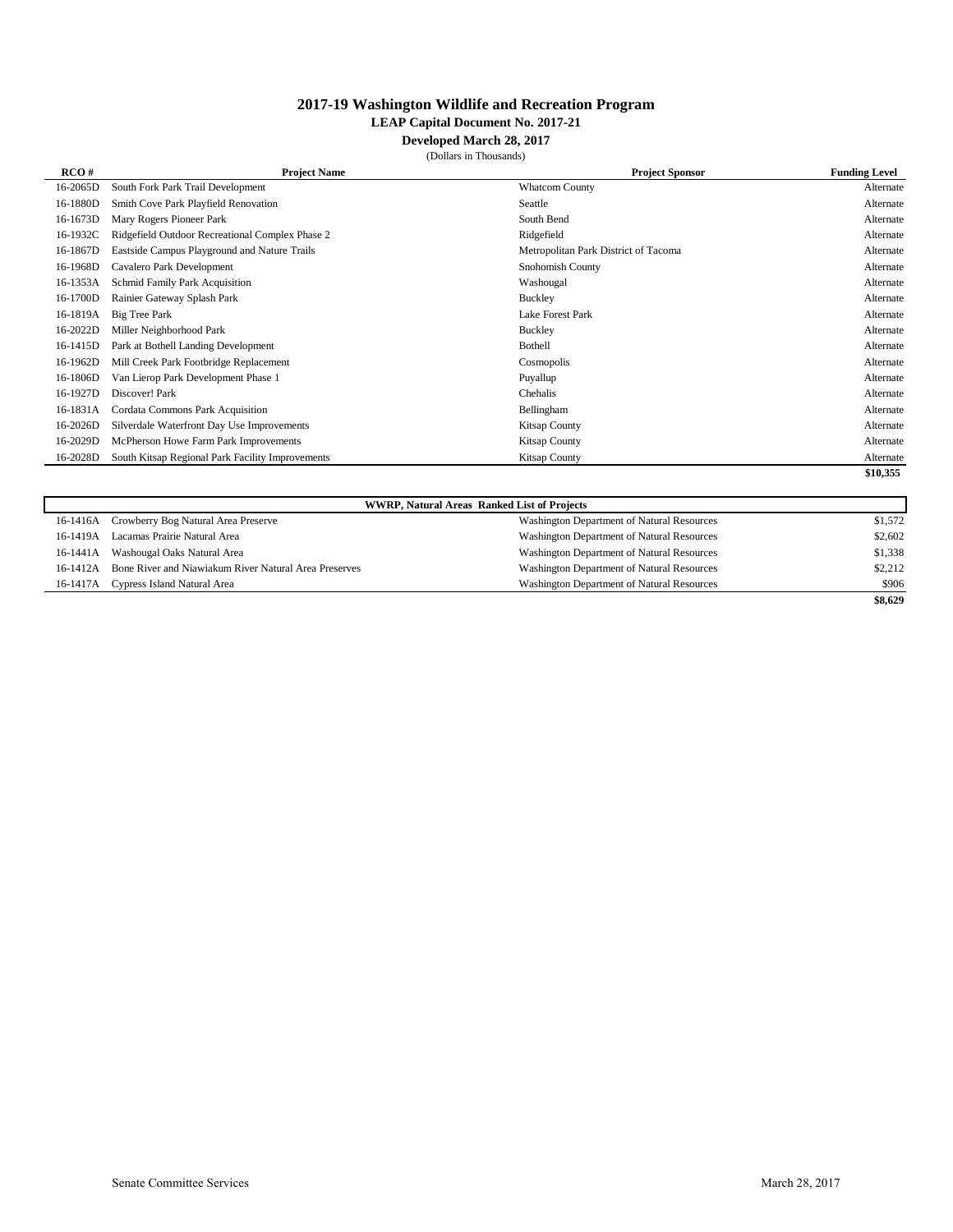#### **LEAP Capital Document No. 2017-21**

**Developed March 28, 2017**

|          | (Dollars in Thousands)                           |                                                                  |                      |
|----------|--------------------------------------------------|------------------------------------------------------------------|----------------------|
| RCO#     | <b>Project Name</b>                              | <b>Project Sponsor</b>                                           | <b>Funding Level</b> |
|          |                                                  | <b>WWRP, Riparian Protection Account Ranked List of Projects</b> |                      |
| 16-1871A | Wenatchee Sleepy Hollow Floodplain Protection    | Chelan Douglas Land Trust                                        | \$320                |
| 16-1957A | Clearwater Riparian Protection Phase 3           | The Nature Conservancy                                           | \$877                |
| 16-1413A | Chehalis River Surge Plain Natural Area Preserve | Washington Department of Natural Resources                       | \$2,321              |
| 16-1418A | <b>Kennedy Creek</b>                             | Washington Department of Natural Resources                       | \$2,111              |
| 16-1342A | Teanaway Valley Riparian                         | Washington Department of Fish and Wildlife                       | Alternate            |
| 16-1878A | Nisqually Shoreline Wilcox Reach Protection      | <b>Nisqually Land Trust</b>                                      | Alternate            |
| 16-1348A | Merrill Lake Riparian Protection                 | Washington Department of Fish and Wildlife                       | Alternate            |
| 16-1654A | Wayne Sammamish Riverfront Community             | <b>King County</b>                                               | Alternate            |
| 16-1816A | Skookum Riparian Protection                      | Squaxin Island Tribe                                             | Alternate            |
| 16-2003A | <b>Graylands Acquisition</b>                     | <b>Ducks Unlimited Vancouver</b>                                 | Alternate            |
| 16-1379C | Upper Sweetwater Creek Riparian Protection       | Hood Canal Salmon Enhancement Group                              | Alternate            |
|          |                                                  |                                                                  | \$5,629              |

|          |                                                                  | <b>WWRP, State Lands Development and Renovation Ranked List of Projects</b> |           |
|----------|------------------------------------------------------------------|-----------------------------------------------------------------------------|-----------|
| 16-1827D | Raging River State Forest Trail System Development Phase 2       | Washington Department of Natural Resources                                  | \$317     |
| 16-1967D | Mount Si Natural NRCA Green Mountain Trail and CCC Trail Bridges | Washington Department of Natural Resources                                  | \$325     |
| 16-1900D | Teanaway Campground Renovation                                   | Washington Department of Natural Resources                                  | \$325     |
| 16-1707D | Sinlahekin Wildlife Area Campground Renovations                  | Washington Department of Fish and Wildlife                                  | \$245     |
| 16-1684D | Beverly Dunes ORV Park Renovation                                | Washington Department of Natural Resources                                  | \$309     |
| 16-2008D | McLane Creek Nature Trails Renovation                            | Washington Department of Natural Resources                                  | \$219     |
| 16-1931D | Leland Lake Public Access Renovation                             | Washington Department of Fish and Wildlife                                  | \$325     |
| 16-1541D | Morning Star Trails and Campground Renovation                    | Washington Department of Natural Resources                                  | \$146     |
| 16-1469D | Samish River Unit Parking and Recreation                         | Washington Department of Fish and Wildlife                                  | \$182     |
| 16-1823D | <b>Wells Recreation Site Development</b>                         | Washington Department of Fish and Wildlife                                  | \$258     |
| 16-1820D | Cypress Island and Blanchard Trail Development                   | Washington Department of Natural Resources                                  | \$69      |
| 16-1662D | Point Doughty Campground Renovation                              | Washington Department of Natural Resources                                  | \$111     |
| 16-1847D | South Tennant Lake Boardwalk Trail Development                   | Washington Department of Fish and Wildlife                                  | \$169     |
| 16-1846D | Lake Tahuya Public Access                                        | Washington Department of Fish and Wildlife                                  | Alternate |
| 16-1738D | Roses Lake Public Access                                         | Washington Department of Fish and Wildlife                                  | Alternate |
| 16-2018D | Shumaker Snyder Bar Access Improvements                          | Washington Department of Fish and Wildlife                                  | Alternate |
|          |                                                                  |                                                                             | \$3,000   |

|          | <b>WWRP, State Lands Restoration and Enhancement Ranked List of Projects</b> |                                            |         |  |
|----------|------------------------------------------------------------------------------|--------------------------------------------|---------|--|
| 16-1859R | South Puget Sound Grassland Restoration                                      | Washington Department of Fish and Wildlife | \$391   |  |
| 16-1949R | Big Bend Shrub Steppe Restoration                                            | Washington Department of Fish and Wildlife | \$166   |  |
| 16-1636R | Camas Meadows Forest and Rare Plant Restoration                              | Washington Department of Natural Resources | \$113   |  |
| 16-1674R | Trout Lake Meadow Restoration Phase 3                                        | Washington Department of Natural Resources | \$80    |  |
| 16-1611R | <b>Rock Creek Tieton Forest Restoration</b>                                  | Washington Department of Fish and Wildlife | \$355   |  |
| 16-1461R | Methow Forest Restoration Phase 2                                            | Washington Department of Fish and Wildlife | \$604   |  |
| 16-1811R | Skagit River Delta Restoration                                               | Washington Department of Fish and Wildlife | \$250   |  |
| 16-2011R | Admiralty Inlet Natural Area Preserve Rare Native Prairies Expansion         | Washington Department of Natural Resources | \$55    |  |
| 16-2072R | <b>Phantom Butte Grassland Restoration</b>                                   | Washington Department of Fish and Wildlife | \$65    |  |
| 16-1678R | Post Fire Shrub Steppe Habitat Restoration                                   | Washington Department of Natural Resources | \$98    |  |
| 16-1715R | Klickitat Canyon NRCA Habitat Restoration South                              | Washington Department of Natural Resources | \$125   |  |
| 16-1586R | Woodard Bay NRCA Nearshore Wetland Restoration                               | Washington Department of Natural Resources | \$316   |  |
| 16-1585R | Pinecroft Natural Area Aridland Forest Restoration                           | Washington Department of Natural Resources | \$83    |  |
| 16-1580R | Dabob Bay Natural Area Lowland Forest Restoration                            | Washington Department of Natural Resources | \$99    |  |
| 16-1953R | <b>Coastal Forest Restoration Phase 2</b>                                    | Washington Department of Natural Resources | \$176   |  |
| 16-1881R | Colockum Forest Health                                                       | Washington Department of Fish and Wildlife | \$24    |  |
|          |                                                                              |                                            | \$3,000 |  |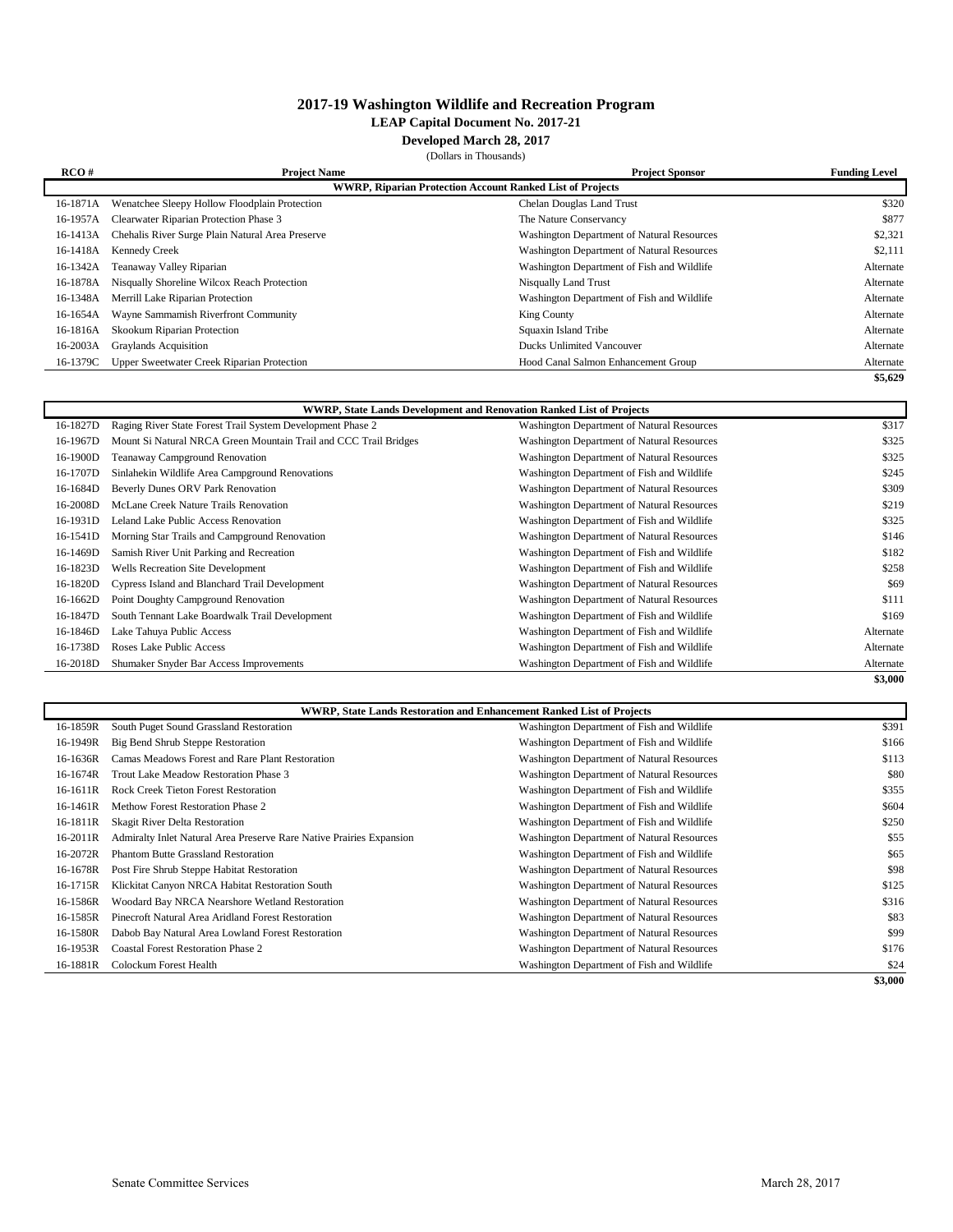#### **LEAP Capital Document No. 2017-21**

**Developed March 28, 2017** (Dollars in Thousands)

| RCO#     | <b>Project Name</b>                             | <b>Project Sponsor</b>                           | <b>Funding Level</b> |
|----------|-------------------------------------------------|--------------------------------------------------|----------------------|
|          |                                                 |                                                  |                      |
|          |                                                 | <b>WWRP, State Parks Ranked List of Projects</b> |                      |
| 16-1975D | Lake Sammamish Picnic Area Sunset Beach Phase 7 | Washington State Parks and Recreation Commission | \$2,740              |
| 16-1974A | Inholdings and Adjacent Properties 2016         | Washington State Parks and Recreation Commission | \$1,000              |
| 16-1886D | Iron Horse Renslow Trestle Decking and Railing  | Washington State Parks and Recreation Commission | \$1,236              |
| 16-1887D | The Klickitat Trail Bridging the Final Gap      | Washington State Parks and Recreation Commission | \$1,202              |
| 16-1925D | Lake Sylvia State Park Pavilion                 | Washington State Parks and Recreation Commission | Alternate            |
| 16-1812D | Dosewallips Campsite Relocation                 | Washington State Parks and Recreation Commission | Alternate            |
| 16-1994D | Kopachuck State Park Beach Area Improvements    | Washington State Parks and Recreation Commission | Alternate            |
| 16-1985A | Moran Lawrence Point Acquisition                | Washington State Parks and Recreation Commission | \$2,875              |
| 16-2068D | North Head Lighthouse Access Improvements       | Washington State Parks and Recreation Commission | Alternate            |
| 16-1950A | Jones Property Acquisition Moran State Park     | Washington State Parks and Recreation Commission | \$1,303              |
| 16-1728A | San Juan Area Harndon Island Acquisition        | Washington State Parks and Recreation Commission | Alternate            |
| 16-1926A | Willapa Hills Trail Marwood Farms Acquisition   | Washington State Parks and Recreation Commission | Alternate            |
| 16-1933A | Miller Peninsula Jones Trust                    | Washington State Parks and Recreation Commission | Alternate            |
| 16-1624A | <b>Brooks Memorial State Park</b>               | Washington State Parks and Recreation Commission | Alternate            |
|          |                                                 |                                                  | \$10,355             |
|          |                                                 |                                                  |                      |

| <b>WWRP, Trails Ranked List of Projects</b> |                                                                |                                      |           |
|---------------------------------------------|----------------------------------------------------------------|--------------------------------------|-----------|
| 16-1869D                                    | Arboretum Waterfront Trail Redevelopment                       | Seattle                              | \$475     |
| 16-1362D                                    | Foothills Trail and Bridge Development                         | <b>King County</b>                   | \$2,800   |
| 16-1739D                                    | Lake to Sound Trail Development                                | <b>King County</b>                   | \$500     |
| 16-1813D                                    | Whitehorse Trail Development Phase 2                           | <b>Snohomish County</b>              | \$1,090   |
| 16-2027D                                    | North Creek Regional Trail                                     | Snohomish County                     | \$1,000   |
| 16-1936D                                    | Ferry County Rail Trail Phase 4                                | Ferry County                         | \$82      |
| 16-1390D                                    | Spruce Railroad Trail and Daley Rankin Tunnel Restoration      | Clallam County                       | \$649     |
| 16-1471D                                    | South Gorge Trail                                              | Spokane                              | \$307     |
| 16-1649D                                    | Smokiam Trail Development                                      | Soap Lake                            | Alternate |
| 16-1830C                                    | Winthrop River Walk Trail Phase 2                              | Winthrop                             | Alternate |
| 16-1414D                                    | Park at Bothell Landing Trail Bridge Replacement               | Bothell                              | Alternate |
| 16-1383D                                    | Grass Lake Nature Park Trail Development                       | Olympia                              | Alternate |
| 16-1387D                                    | Columbia River Trail in Washougal                              | Washougal                            | Alternate |
| 16-1633D                                    | Clover Island Riverwalk Northshore Trail                       | Port of Kennewick                    | Alternate |
| 16-1773D                                    | Lakeshore Drive Trail Development                              | Entiat                               | Alternate |
| 16-1870D                                    | <b>Swan Creek Park Trails</b>                                  | Metropolitan Park District of Tacoma | Alternate |
| 16-1443D                                    | Chelatchie Railroad Trail Phase 2                              | <b>Clark County</b>                  | Alternate |
| 16-2019C                                    | Jim Kaemingk Senior Trail Development                          | Lynden                               | Alternate |
| 16-1576D                                    | River Front Trail Development: Huntington Avenue North Segment | <b>Castle Rock</b>                   | Alternate |
| 16-1818D                                    | Skagit County Centennial Trail Development<br>Phase 1          | <b>Skagit County</b>                 | Alternate |
| 16-2005A                                    | Roslyn to Teanaway Regional Trail System Acquisition           | Roslyn                               | Alternate |
| 16-1737D                                    | May Creek Trail Bridge Development                             | Newcastle                            | Alternate |
|                                             |                                                                |                                      | \$6,903   |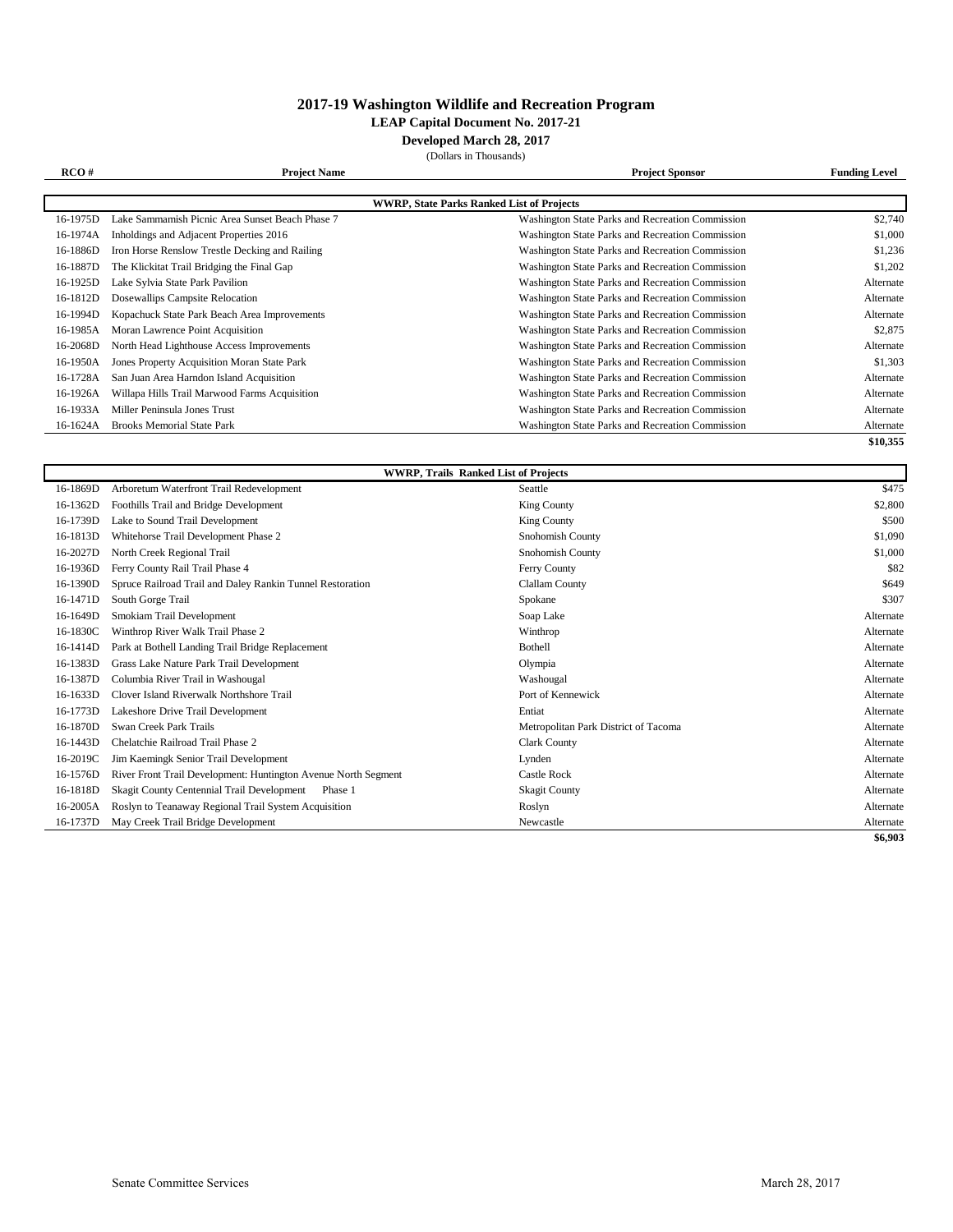#### **LEAP Capital Document No. 2017-21**

**Developed March 28, 2017**

(Dollars in Thousands)

| RCO#                                                | <b>Project Name</b>                                 | <b>Project Sponsor</b>                     | <b>Funding Level</b> |
|-----------------------------------------------------|-----------------------------------------------------|--------------------------------------------|----------------------|
| <b>WWRP, Urban Wildlife Ranked List of projects</b> |                                                     |                                            |                      |
| 16-1442A                                            | Woodard Bay Natural Resources Conservation Area     | Washington Department of Natural Resources | \$3,233              |
| 16-1440A                                            | Stavis NRCA and Kitsap Forest Natural Area Preserve | Washington Department of Natural Resources | \$554                |
| 16-1439A                                            | Mount Si and Middle Fork NRCAs Rattlesnake Mountain | Washington Department of Natural Resources | Alternate            |
| 16-1916A                                            | Lower Henderson Inlet Habitat Protection            | Capitol Land Trust                         | \$610                |
| 16-1350A                                            | West Rocky Prairie                                  | Washington Department of Fish and Wildlife | Alternate            |
| 16-1352A                                            | <b>Scatter Creek Addition</b>                       | Washington Department of Fish and Wildlife | Alternate            |
| 16-1920C                                            | Middle Ohop Protection Phase 3                      | Nisqually Land Trust                       | \$216                |
| 16-1380A                                            | Castle Rock Acquisition Phase 2                     | Chelan-Douglas Land Trust                  | \$400                |
| 16-1620A                                            | West Bay Woods Acquisition                          | Olympia                                    | \$165                |
|                                                     |                                                     |                                            | \$5,178              |

| <b>WWRP, Water Access Ranked List of Projects</b> |                                                 |                                            |           |
|---------------------------------------------------|-------------------------------------------------|--------------------------------------------|-----------|
| 16-2074D                                          | <b>Edmonds Waterfrront Development</b>          | Edmonds                                    | \$500     |
| 16-1527A                                          | Three Islands Spokane River Waterfront Access   | Spokane                                    | \$1,000   |
| 16-1824D                                          | Harry Todd Waterfront Improvements              | Lakewood                                   | \$476     |
| 16-1627A                                          | Zylstra Lake                                    | San Juan County                            | \$1,067   |
| 16-2006A                                          | West Poulbso Waterfront Park                    | Poulsbo                                    | \$400     |
| 16-1834A                                          | <b>Barnum Point Water Access</b>                | <b>Island County</b>                       | \$460     |
| 16-1510D                                          | Ballinger Park Water Access Development         | Mountlake Terrace                          | Alternate |
| 16-1692D                                          | Rhododendron Park Float and Boardwalk           | Kenmore                                    | Alternate |
| 16-1603D                                          | Squire's Landing Float Replacement              | Kenmore                                    | Alternate |
| 16-1979C                                          | <b>Stanwood Hamilton Landing Park</b>           | Stanwood                                   | Alternate |
| 16-1435A                                          | Wayne Sammamish Riverfront Regional Park        | <b>Bothell</b>                             | Alternate |
| 16-1921A                                          | Pressentin Park Parking and Day Use Acquisition | <b>Skagit County</b>                       | Alternate |
| 16-1993A                                          | <b>Birch Bay Beach Park Acquisition</b>         | <b>Whatcom County</b>                      | Alternate |
| 16-1838A                                          | Pearson Shoreline Water Access                  | <b>Island County</b>                       | Alternate |
| 16-1351C                                          | Middle Wynochee River                           | Washington Department of Fish and Wildlife | Alternate |
|                                                   |                                                 |                                            | \$3,903   |

Senate Committee Services March 28, 2017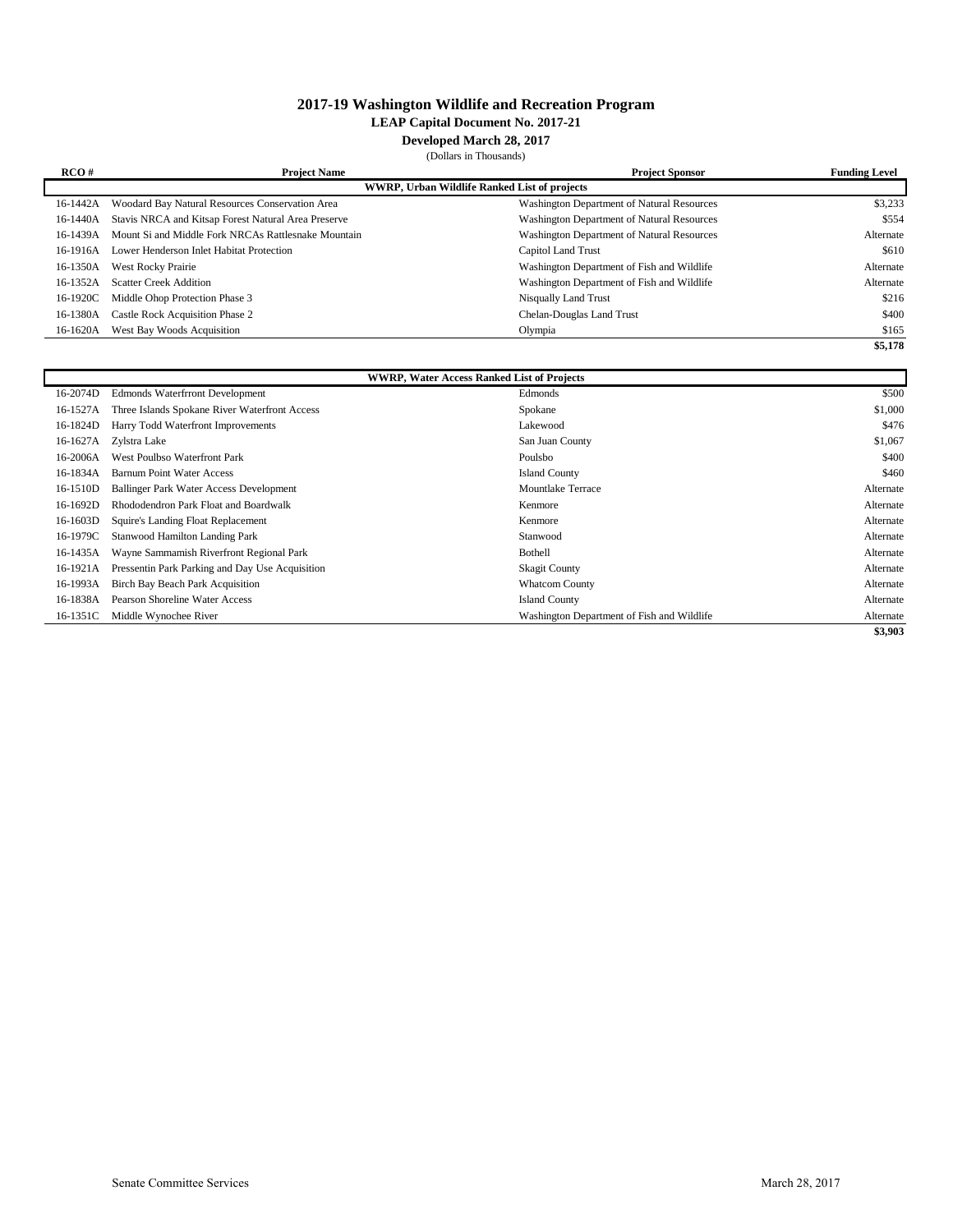# **Heritage Capital Projects**

(Dollars in Thousands)

| <b>Projects</b>                                                   | <b>Amount</b> |
|-------------------------------------------------------------------|---------------|
| Capitol Theater Roof Replacement & Original Awning Restoration    | 101           |
| Capstone Phase: Adventuress Centennial Restoration Project        | 338           |
| <b>Completion of Longview Shay Pavilion</b>                       | 52            |
| Fort Ward Community Hall (Heritage Bakery Building Restoration)   | 79            |
| Gladish Community and Cultural Center Restoration and Repair Proj | 112           |
| Historic Purse Seiner Shenandoah Restoration - Phase 4.           | 50            |
| Lighthouse No. 83 (Swiftsure) Phase III Rehabilitation.           | 257           |
| Museum of Flight Roof Repair Project.                             | 322           |
| Railroads, Waterfowl, Field Trips and Family Outings.             | 427           |
| Rehabilitating Fort Worden's Historic Warehouses for New Program  | 643           |
| Stabilization and Restoration of the German American Bank Buildin | 39            |
| Stimson-Green Mansion Building & Site Rehabilitation - Phase III. | 165           |
| The Paramount Theatre - Critical Upgrades to Improve Safety and A | 491           |
| The Quincy Valley Community Heritage Barn                         | 176           |
| Theatre Upgrade: Digital Sound System, Auditorium Seats & Carpet  | 644           |
| Tumwater Old Brewhouse Tower Rehabilitation Project - Phase 1.    | 435           |
| University Heights Center Historic Preservation Project.          | 643           |
| Yamasaki Courtyard Renewal Project - Lower Courtyard and West Sta | 26            |
| <b>Statewide Total</b>                                            | 5,000         |

# **Floodplains by Design**

| <b>Projects</b>                            | Amount |
|--------------------------------------------|--------|
| Hood Canal Salmon Enhancement Group        | 2,355  |
| <b>Mason Conservation District</b>         | 5,420  |
| Pierce County - Surface Water Management   | 7,100  |
| <b>Skagit River System Cooperative</b>     | 415    |
| Whatcom County - Public Works Department   | 4,035  |
| Yakima County - Public Services Department | 1,013  |
| <b>Statewide Total</b>                     | 20,338 |